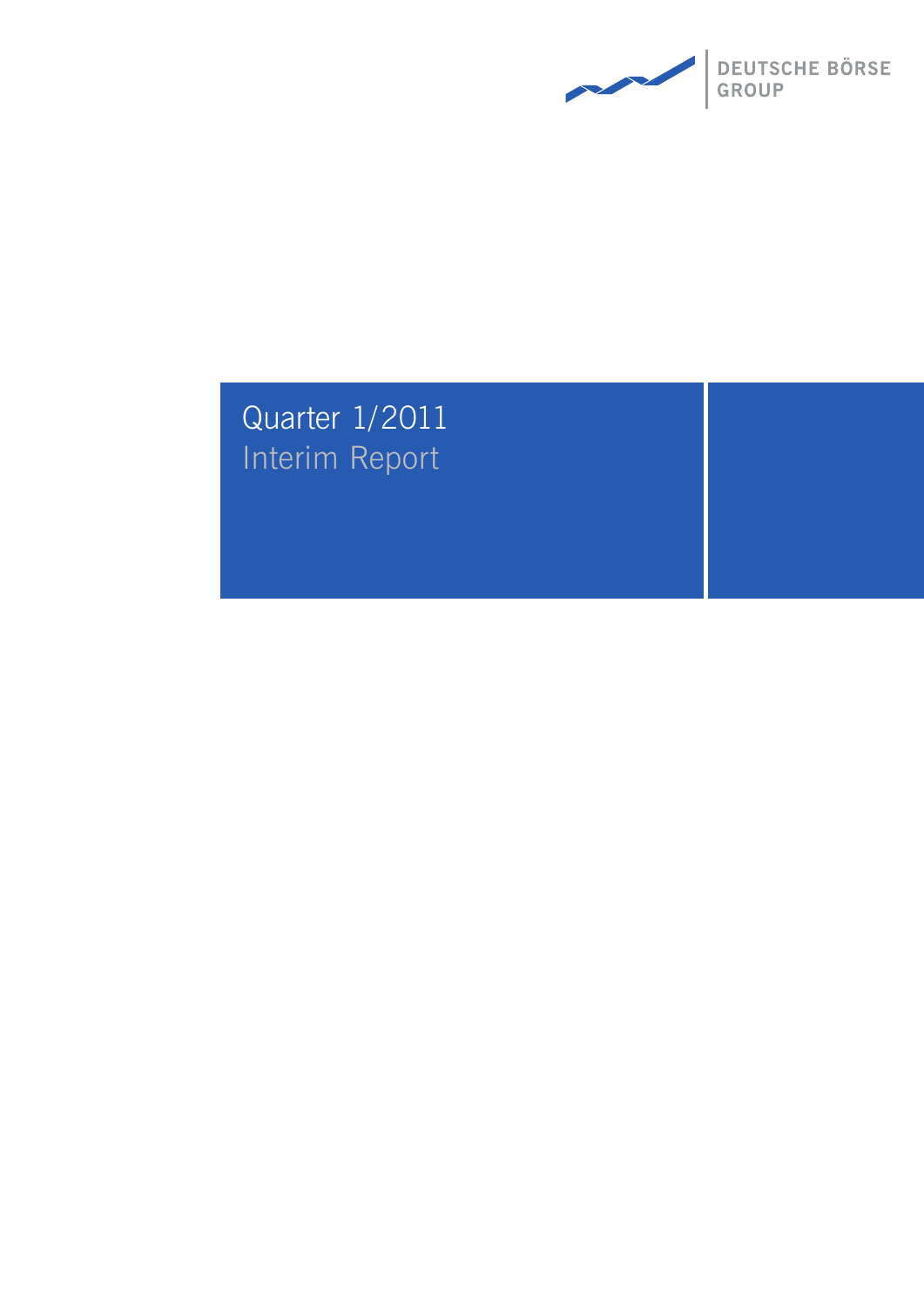## Deutsche Börse Group: financial highlights

|                                                                         |               |     |               | Quarter ended |
|-------------------------------------------------------------------------|---------------|-----|---------------|---------------|
|                                                                         |               |     | 31 March 2011 | 31 March 2010 |
| Consolidated income statement                                           |               |     |               |               |
| Sales revenue                                                           |               | €m  | 558.6         | 519.2         |
| Net interest income from banking business                               |               | €m  | 16.1          | 11.0          |
| Earnings before interest and tax (EBIT)                                 |               | €m  | 316.3         | 245.6         |
| Net income for the period                                               |               | €m  | 212.8         | 156.9         |
| Consolidated cash flow statement                                        |               |     |               |               |
| Cash flows from operating activities                                    |               | €m  | 68.3          | 300.7         |
| Consolidated balance sheet (as at 31 March)                             |               |     |               |               |
| Equity                                                                  |               | €m  | 3,594.0       | 3,567.8       |
| Total assets                                                            |               | €m  | 172,048.1     | 162,319.0     |
| Performance indicators                                                  |               |     |               |               |
| Earnings per share (basic and diluted)                                  |               | €   | 1.14          | 0.84          |
| Market indicators                                                       |               |     |               |               |
| Xetra                                                                   |               |     |               |               |
| Number of transactions                                                  |               | m   | 59.5          | 43.8          |
| Trading volume (single-counted)                                         |               | €bn | 361.3         | 299.1         |
| Floor trading                                                           |               |     |               |               |
| Trading volume (single-counted) <sup>1)</sup>                           |               | €bn | 17.4          | 16.4          |
| Eurex                                                                   |               |     |               |               |
| Number of contracts                                                     |               | m   | 687.4         | 652.0         |
| Clearstream                                                             |               |     |               |               |
| Value of securities deposited (average for the period)                  | international | €bn | 5,949         | 5,684         |
|                                                                         | domestic      | €bn | 5,384         | 4,996         |
| Number of transactions                                                  | international | m   | 10.4          | 9.1           |
|                                                                         | domestic      | m   | 23.7          | 18.8          |
| Global Securities Financing (average outstanding volume for the period) |               | €bn | 543.0         | 490.8         |
| Deutsche Börse share price                                              |               |     |               |               |
| Opening price <sup>2)</sup>                                             |               | €   | 51.80         | 58.00         |
| High <sup>3</sup>                                                       |               | €   | 62.48         | 58.93         |
| Low <sup>3</sup>                                                        |               | €   | 50.58         | 45.45         |
| Closing price (as at 31 March)                                          |               | €   | 53.55         | 54.88         |

1) Excluding certificates and warrants

2) Closing price on preceding trading day

3) Intraday price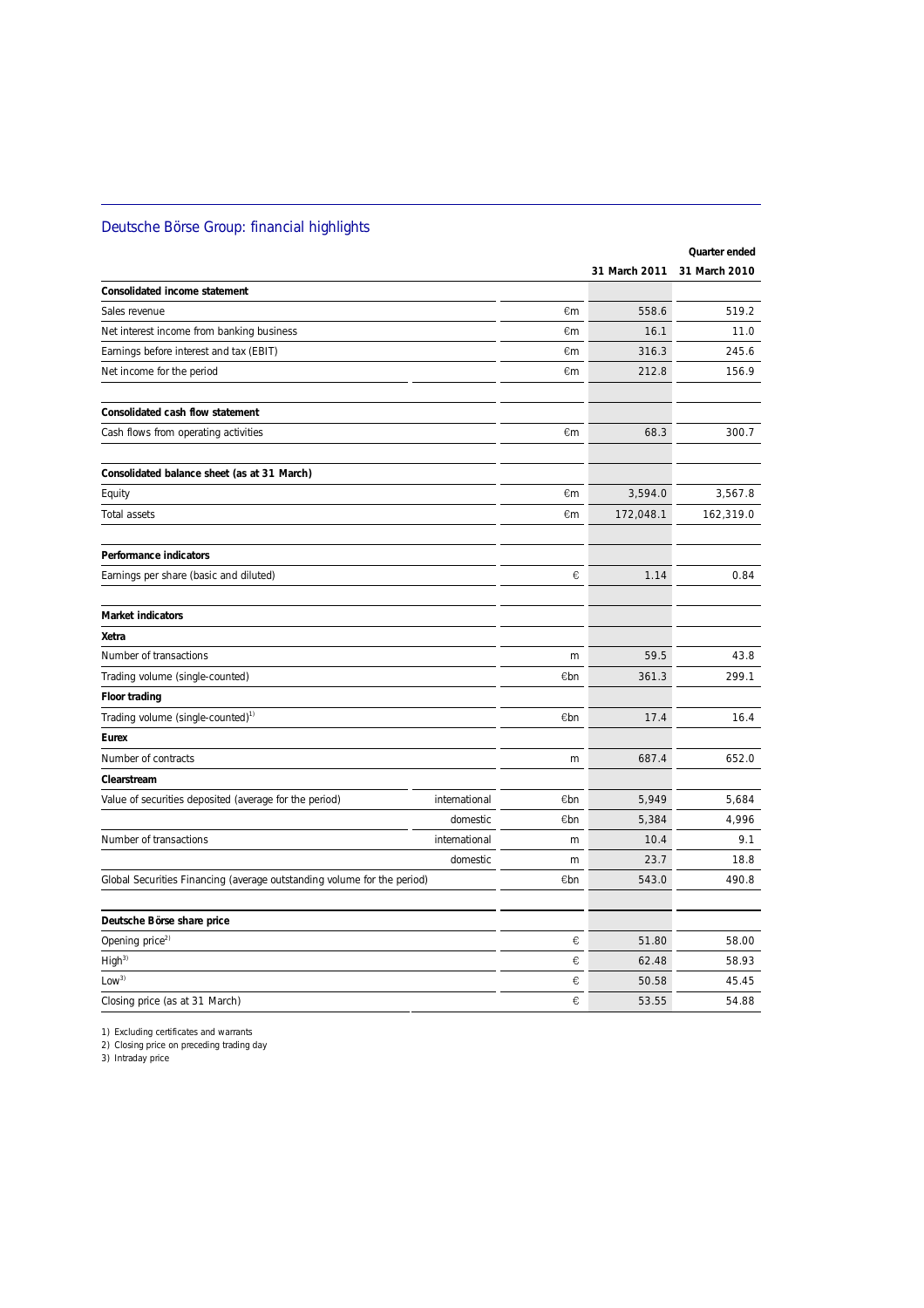## Deutsche Börse generates best quarterly results since 2008

- Sales revenue was up 8 percent year-on-year to €558.6 million (Q1/2010: €519.2 million).
- Net interest income from banking business rose significantly by 46 percent to  $\epsilon$ 16.1 million (Q1/2010: €11.0 million).
- Operating costs declined by 12 percent year-on-year to €214.6 million (Q1/2010: €244.8 million).
- Earnings before interest and tax (EBIT) were up 29 percent to €316.3 million (Q1/2010: €245.6 million).
- Basic earnings per share amounted to  $£1.14$  for an average of 186.0 million shares (Q1/2010: €0.84 for 185.9 million shares).
- Due to the implementation of improved operating efficiency ahead of schedule, the annual savings of around €150 million planned from 2013 onwards will already be generated from 2012. And for 2011, Deutsche

Börse is anticipating savings of €115 million, rather than the original target cost reduction of €85 million.

- Operating costs for 2011 are expected to be €890 million, 4 percent below the original target of €925 million.
- Operating cash flow amounted to €68.3 million  $(Q1/2010: \text{£}300.7$  million) in the first quarter of 2011. The decrease results primarily from an income tax payment that was made from already established provisions and had no impact on the consolidated income statement. Furthermore, the termination of a financial loss liability insurance policy in the fourth quarter of 2009 had had a positive effect on cash flows in the first quarter of 2010.
- A dividend of  $E$ 2.10 per share the same as in the previous year – will be proposed to the Annual General Meeting on 12 May 2011.



- Daily Deutsche Börse closing share price

 $-$  DAX<sup>®</sup> performance<sup>1)</sup>

STOXX<sup>®</sup> Europe 600 Financials<sup>1)</sup>

1) Index-linked, closing price on 31 December 2010

Order book turnover of Deutsche Börse share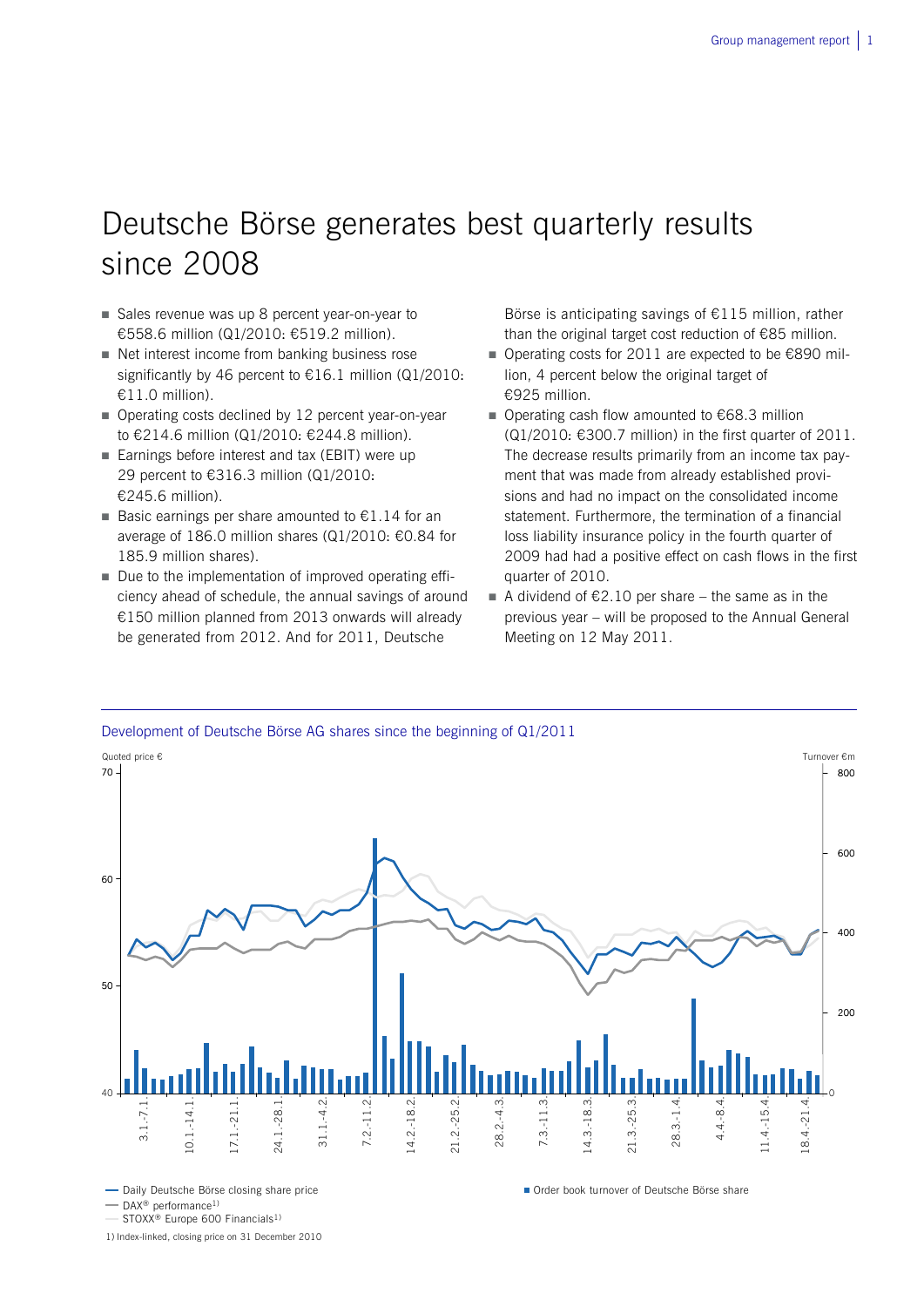## Group interim management report

## Proposed business combination of Deutsche Börse AG and NYSE Euronext

On 15 February 2011, Deutsche Börse AG and NYSE Euronext announced that they have entered into a business combination agreement following approval from both companies' boards. Under the agreement, the companies will combine to create the world's premier global exchange group.

On 1 April, NASDAQ OMX and IntercontinentalExchange have announced their intention to make an unsolicited offer for all of the outstanding shares of NYSE Euronext for US\$ 42.50 in cash and stock per share. Deutsche Börse AG has been informed by NYSE Euronext that the NYSE Euronext Board of Directors has decided to reject the unsolicited proposal by NASDAQ OMX and IntercontinentalExchange. On 19 April, NASDAQ OMX and IntercontinentalExchange submitted a proposed merger agreement to the Board of Directors of NYSE Euronext giving details on the proposal of NASDAQ OMX and IntercontinentalExchange. On 21 April, NYSE Euronext's Board of Directors reaffirmed its strong commitment to the combination agreement with Deutsche Börse AG and its rejection of the proposal from NASDAQ OMX.

In Deutsche Börse's opinion the agreed merger of two of the strongest exchange organisations in the industry, NYSE Euronext and Deutsche Börse, will create compelling value for shareholders of both companies. The value creation unlocked by this combination is driven by significant growth opportunities across different asset classes and geographies, identified cost synergies based on joint estimates and highly attractive distributions for shareholders in the combined group based on superior cash flow generation paired with a strong balance sheet.

## Results of operations, financial position and net assets

## **Results of operations**

In principle, the drivers of Deutsche Börse's business activities developed positively in the first quarter of 2011. In addition, the natural disaster in Japan and political unrest in Northern Africa and the Middle East led to a higher volatility of the markets and caused market participants to hedge against risks by restructuring their portfolios on short notice. As a result, sales revenue grew in the Xetra and Eurex trading segments in the first quarter of 2011. Business development in the other segments was also positive. The steady growth of post-trade services in the Clearstream segment continued the trend of the previous year, and the Market Data & Analytics segment further increased its sales of data products in the market data and information business. Overall, Deutsche Börse Group's sales revenue rose by 8 percent year-on-year to €558.6 million (Q1/2010: €519.2 million). Net interest income from banking business generated in the Clearstream segment recovered significantly, growing by 46 percent to €16.1 million (Q1/2010: €11.0 million). Although interest rates were still low in the first quarter of 2011, customer cash balances were significantly higher than in the prior-year quarter.

Total costs amounted to €271.3 million in the first quarter, a year-on-year decline of 9 percent (Q1/2010: €298.8 million). While volume-related costs increased slightly to €56.7 million (Q1/2010: €54.0 million), operating costs fell by 12 percent to €214.6 million (Q1/2010: €244.8 million). The decline in the operating costs that the Group can control was primarily driven by three factors, which are also reflected in the costs of the individual operating segments:

■ The efficiency measures launched in 2010 were successful more rapidly than originally planned and thus contributed favourably to staff costs and non-personnel costs in the first quarter of 2011.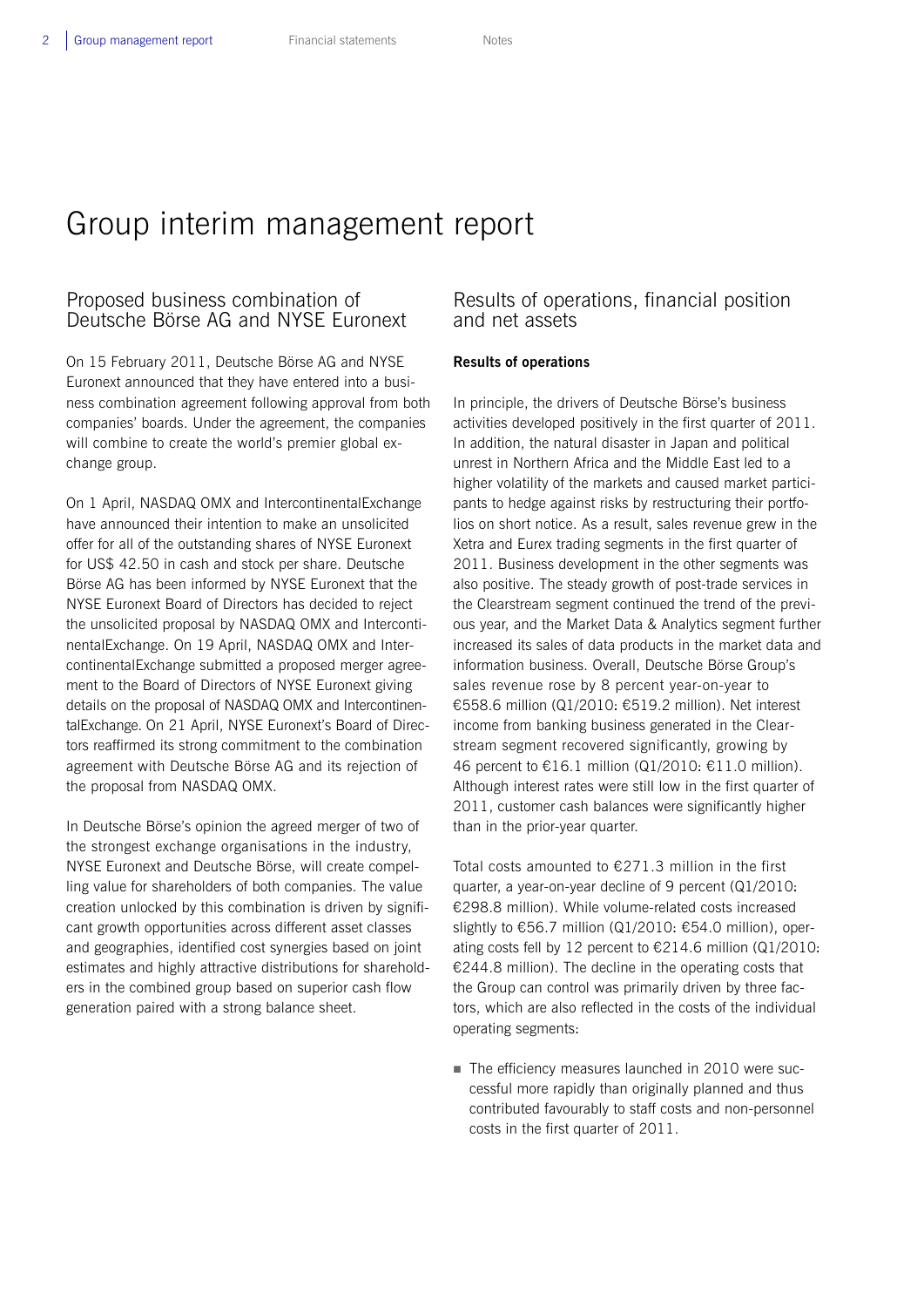- Depreciation and amortisation expenses decreased compared with the prior-year quarter partly due to impairment losses relating to intangible assets in 2010.
- Non-recurring costs in the first quarter of 2011 fell to €13.6 million (Q1/2010: €27.8 million). They are composed of costs for efficiency programmes of €3.4 million (Q1/2010: €27.8 million) and expenses for the planned merger with NYSE Euronext amounting to €10.2 million (Q1/2010: nil).

The result from equity investments increased significantly year-on-year to €4.6 million (Q1/2010: €1.7 million). It is generated primarily by Scoach Holding S.A., Direct Edge Holdings, LLC and European Energy Exchange AG.

Driven by higher sales revenue combined with lower costs, EBIT rose significantly by 29 percent to €316.3 million (Q1/2010: €245.6 million).

The Group's financial result for the first quarter of 2011 was €–19.8 million (Q1/2010: €–22.9 million) and reflects in particular the interest expense from financing the acquisition of International Securities Exchange (ISE).

Following the completion of the relocation of the Group headquarters to Eschborn, the effective Group tax rate fell again, to 26.0 percent in the first quarter of 2011 (Q1/2010: 27.0 percent).

Net income for the first quarter of 2011 rose by 36 percent to €212.8 million (Q1/2010: €156.9 million). Basic earnings per share, based on a weighted average of 186.0 million shares outstanding, rose to €1.14 in the first quarter of 2011 (Q1/2010: €0.84 for 185.9 million shares outstanding).

#### **Operating efficiency programme**

To prepare timely for structural change in financial markets and for changing customer requirements as well as in response to the uncertain market environment, Deutsche Börse AG's Executive Board adopted measures in the first quarter of 2010 to optimise operational processes and cost structures. To this end, Deutsche Börse resolved to reassign operating functions across the Group's locations, further harmonise the IT infrastructure, trim down its management structure, and to intensify the focus on its core activities.

This programme significantly enhances Deutsche Börse Group's cost efficiency. As the ongoing efficiency measures can be implemented faster than planned, the annual savings of around  $£150$  million – originally targeted for 2013 – will already be achieved starting in 2012. For 2011, Deutsche Börse Group now expects a savings volume of around  $E115$  million, rather than the cost efficiency gains of €85 million planned initially.



1) Including the ISE impairment charge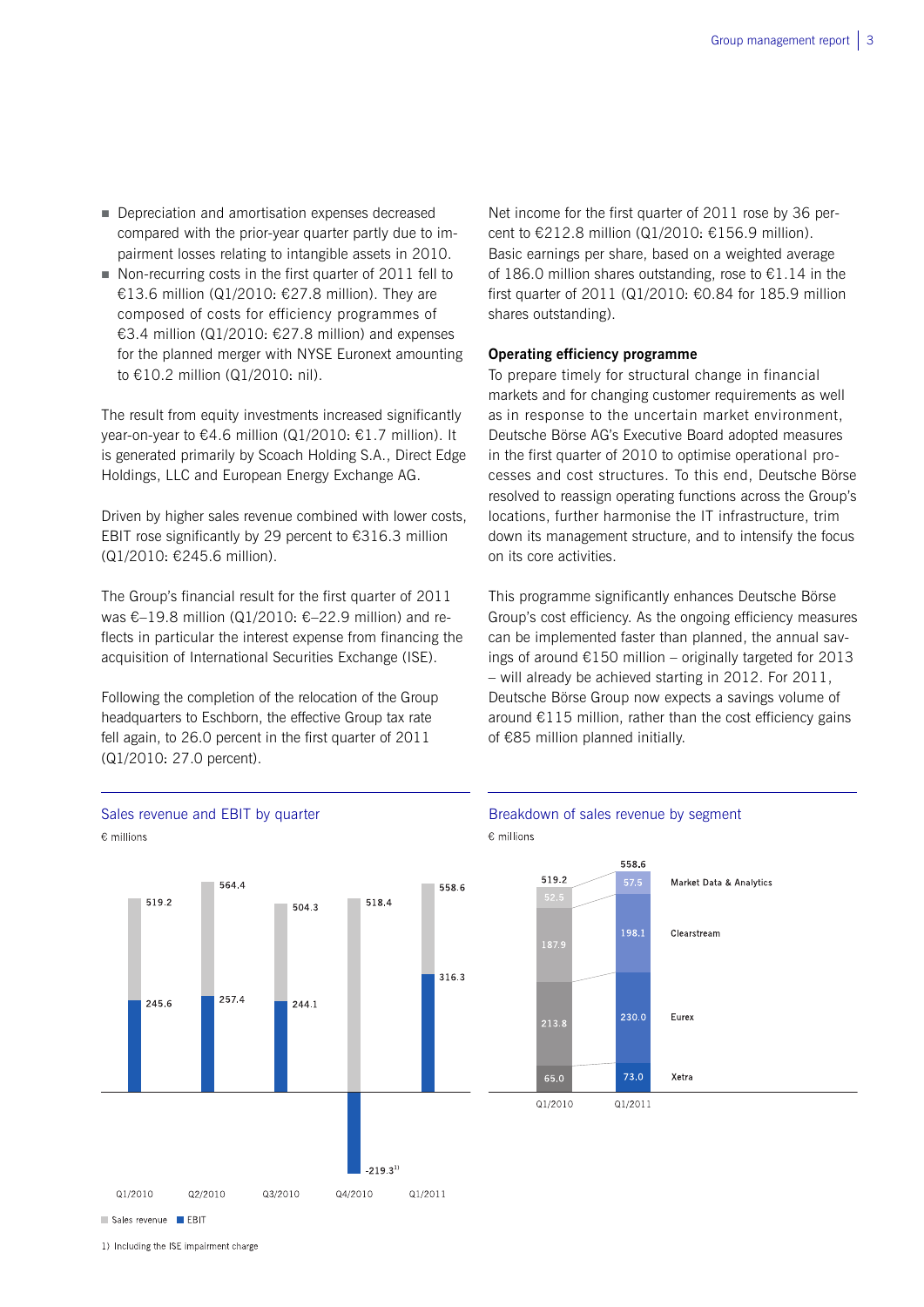As rigorous cost discipline was maintained in the first quarter of 2011 and the implementation of the efficiency measures has accelerated, Deutsche Börse has reduced its guidance for operating costs in 2011 by around €35 million to €890 million, before the costs of efficiency programmes described above and the costs of the proposed merger with NYSE Euronext.

### **Xetra segment**

- Sales revenue rose by 12 percent to  $\epsilon$ 73.0 million (Q1/2010: €65.0 million).
- EBIT increased by 47 percent to  $€38.4$  million (Q1/2010: €26.2 million).

Trading activity increased significantly in January and February. On several days in March, it even reached new highs as market participants restructured their portfolios in a secure, transparent market in light of the sharp rise in volatility. Accordingly, the trading volumes by institutional and private investors on Xetra® and in floor trading increased year-on-year. The number of electronic transactions in Xetra trading was up by 36 percent in the first quarter of 2011 to 59.5 million (Q1/2010: 43.8 million). The trading volume also showed a double-digit increase in the first quarter, rising by 21 percent to €361.3 billion  $(Q1/2010: \text{E299.1}$  billion). By contrast, the average value of a Xetra transaction declined slightly to €12.1 thousand in the first quarter ( $Q1/2010$ : €13.7 thousand).

| Xetra segment: key indicators                           |                |                |             |
|---------------------------------------------------------|----------------|----------------|-------------|
| Trading volume (order book<br>turnover, single-counted) | Q1/2011<br>€bn | Q1/2010<br>€bn | Change<br>% |
| Xetra <sup>®</sup>                                      | 361.3          | 299.1          | 21          |
| $Floor^{1)}$                                            | 17.4           | 16.4           | 6           |
| Tradegate                                               | 8.1            | 3.7            | 119         |
| <b>Transactions</b>                                     | m              | m              | %           |
| Xetra <sup>®</sup>                                      | 59.5           | 43.8           | 36          |

1) Excluding certificates and warrants

Besides institutional investors, who primarily use Xetra, trading activity also increased again among private investors compared with the prior-year quarter. The floor-traded volume at the Frankfurt Stock Exchange grew by 6 percent in the first quarter of 2011 to €17.4 billion (Q1/2010: €16.4 billion). There was an even sharper increase in trading volumes at Tradegate Exchange, the Berlin-based trading venue for private investors operated by a company

in which Deutsche Börse has held a majority interest since the beginning of January 2010. In the first quarter of 2011, Tradegate Exchange generated a trading volume of €8.1 billion. This represents an increase of 119 percent and is due primarily to success in connecting new intermediaries for private investors. However, in terms of order book turnover, the leading German platform for private investors is still the trading floor of the Frankfurt Stock Exchange, which is to be retained even after its switch to Xetra (see below). Deutsche Börse aims to further expand its cash market business in other European countries by leveraging the strength of its international distribution network in order to attract new participants and connect them via the existing data lines.

As a result of higher sales revenue and lower costs, also on a segment level, EBIT increased significantly by 47 percent to €38.4 million (Q1/2010: €26.2 million).

Over ten years ago, Deutsche Börse started trading exchange-traded funds (ETFs) on Xetra in a separate segment (XTF®). ETFs combine the flexibility of an equity with the risk diversification of a portfolio. They track the performance of entire markets or sectors in a single product, are traded via stock exchanges as efficiently and with the same liquidity as equities, and can be bought at low transaction costs without load fees. Since their launch in Europe, their number and assets under management have grown steadily. As at 31 March 2011, 788 ETFs were listed on Deutsche Börse (Q1/2010: 617 ETFs), the number of issuers grew to 19 (Q1/2010: 14) and the assets under management held by ETF issuers amounted to €168.8 billion (Q1/2010: €134.4 billion). Deutsche Börse's XTF segment increased its trading volume by 23 percent in the first quarter of 2011 to €46.3 billion (Q1/2010: €37.7 billion). The most heavily traded ETFs are based on the European STOXX® equity indices and on the German DAX® blue-chip index. In some cases, they are more liquid than DAX® shares.

As well as for ETFs, Deutsche Börse also operates a segment for exchange-traded commodities (ETCs). Xetra-Gold®, a physically backed bearer bond issued by Deutsche Börse Commodities GmbH, is the most successful ETC product. As at 31 March, Deutsche Börse Group held 49.7 tonnes of gold in custody (Q1/2010: 40.4 tonnes). Given a gold price of €32.55 per gram (closing price on 31 March 2011), the value of the gold was equivalent to around €1.6 billion (Q1/2010: €1.1 billion).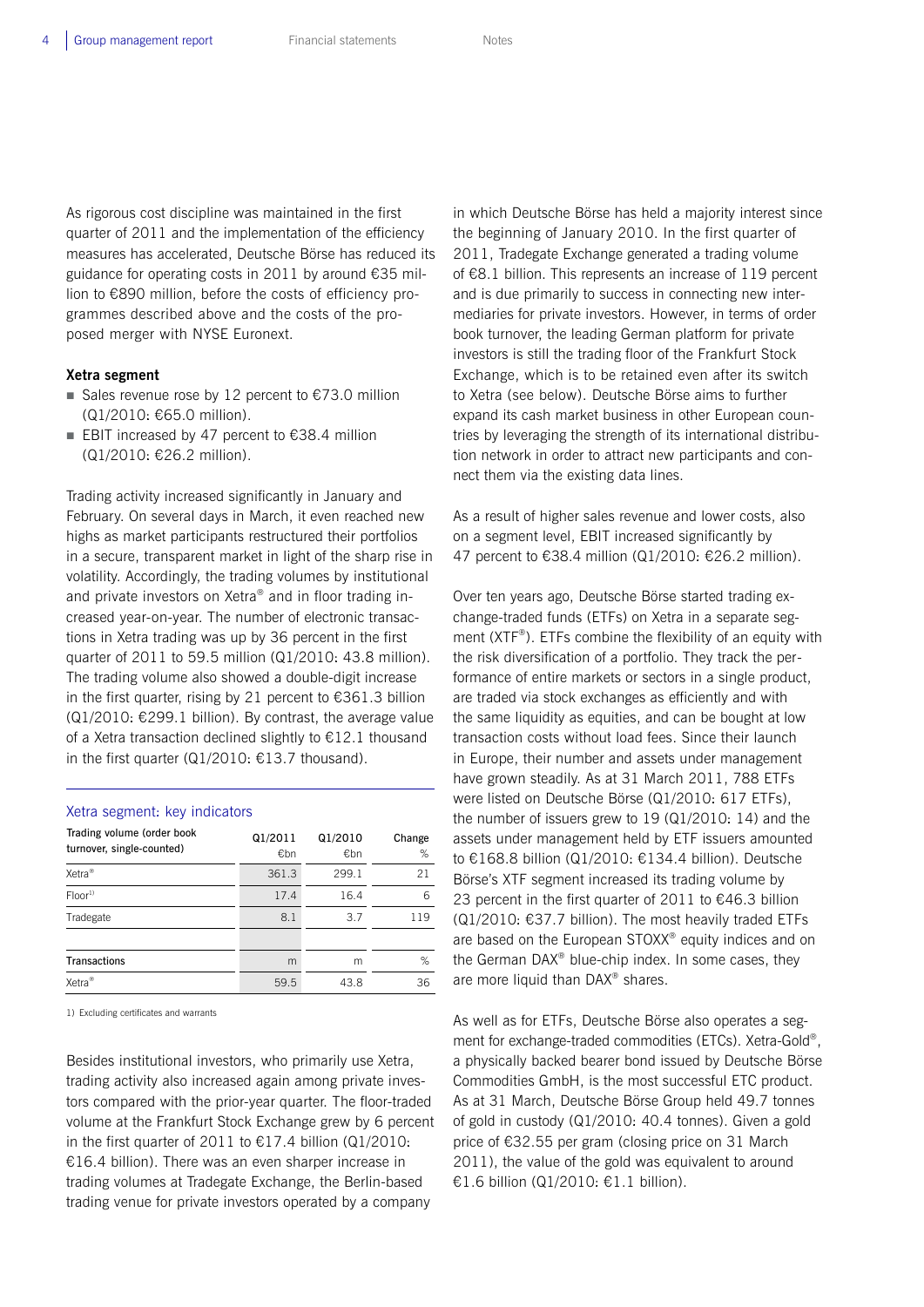In the listing business, Deutsche Börse recorded 72 new admissions in the reporting period, including two in the Prime Standard, one in the General Standard and two in the Entry Standard. Over 80 percent of these were foreign listings, demonstrating that more and more international issuers are using Deutsche Börse as a listing platform. In January, Oasmia Pharmaceuticals became the first Swedish company to be listed in the General Standard on the Regulated Market. In addition, UK company Williams Grand Prix Holdings became the first Formula 1 team to join the Entry Standard. The total issue volume in the first quarter stood at over €270 million.

Deutsche Börse Group is continuously developing its trading technology. Starting in spring 2011, customers in London will have high-speed access to Xetra and Eurex, enabling a connection speed of less than 4.5 milliseconds between London und Frankfurt.

In addition, the Exchange Council of the Frankfurt Stock Exchange has resolved to extend trading hours on Xetra under the new specialist model to 8 a.m. to 8 p.m., probably with effect from 1 June. Furthermore, the Xetra specialist model will replace lead broker-based floor trading on 23 May. There will also be structural changes with regards to the fee model. In future, the specialist will receive payments for liquidity provision directly from the Exchange. This will replace the currently existing brokerage commissions. The change results in an increase of volume-related costs of around €15 million in 2011. At the same time, sales revenue in the Xetra segment will increase by approximately the same amount.

## € millions 73.0  $650$  $Other<sup>1</sup>$ Connectivity Floor trading  $11.8$ Central counterparty for equities 29.7 Xetra electronic trading system  $25.7$  $01/2010$ Q1/2011

#### Breakdown of sales revenue in the Xetra segment

#### **Eurex segment**

- Eurex sales revenue grew by 8 percent to  $\epsilon$ 230.0 million (Q1/2010: €213.8 million).
- EBIT increased by 18 percent to  $£139.7$  million (Q1/2010: €118.8 million).

In the first quarter of 2011, the Eurex segment increased the volume of contracts for its European products year-onyear. Trading volumes for European futures and options were up by a total of 8 percent on the previous year at 489.8 million contracts (Q1/2010: 452.8 million). Trading volumes on the International Securities Exchange (ISE) were slightly down on the prior-year quarter at 197.6 million (Q1/2010: 199.2 million). Overall, 687.4 million contracts were traded on Deutsche Börse Group's derivatives exchanges, a year-on-year increase of 5 percent (Q1/2010: 652.0 million).

European index derivatives were the highest-volume product group by revenue. The noticeable growth in Eurex transactions is due, among other things, to the increased use of exchange-traded and centrally cleared derivatives in the current market environment, which was characterised by heightened volatility in the first quarter. They recorded a 7 percent rise to 214.8 million contracts (Q1/2010: 200.0 million). The highest-volume products in this segment were derivatives on the EURO STOXX 50® with 174.4 million contracts traded (Q1/2010: 159.4 million).

The volume of contracts generated by European equity derivatives held steady year-on-year at 107.4 million (Q1/2010: 105.9 million). Trading in single-stock futures rose by 15 percent to 22.9 million contracts (Q1/2010: 20.0 million), while trading in equity options declined to 84.5 million contracts (Q1/2010: 85.8 million).

Among the recently introduced asset classes, dividend derivatives continue to enjoy growth: 1.5 million traded contracts in the first quarter of 2011 mean a year-on-year increase of 25 percent (Q1/2010: 1.2 million). The sales revenue generated by dividend derivatives is recognised partly as index derivatives sales revenue and partly as equity derivatives sales revenue.

1) Including income from listing and cooperation agreements and IT sales revenue allocated to the segment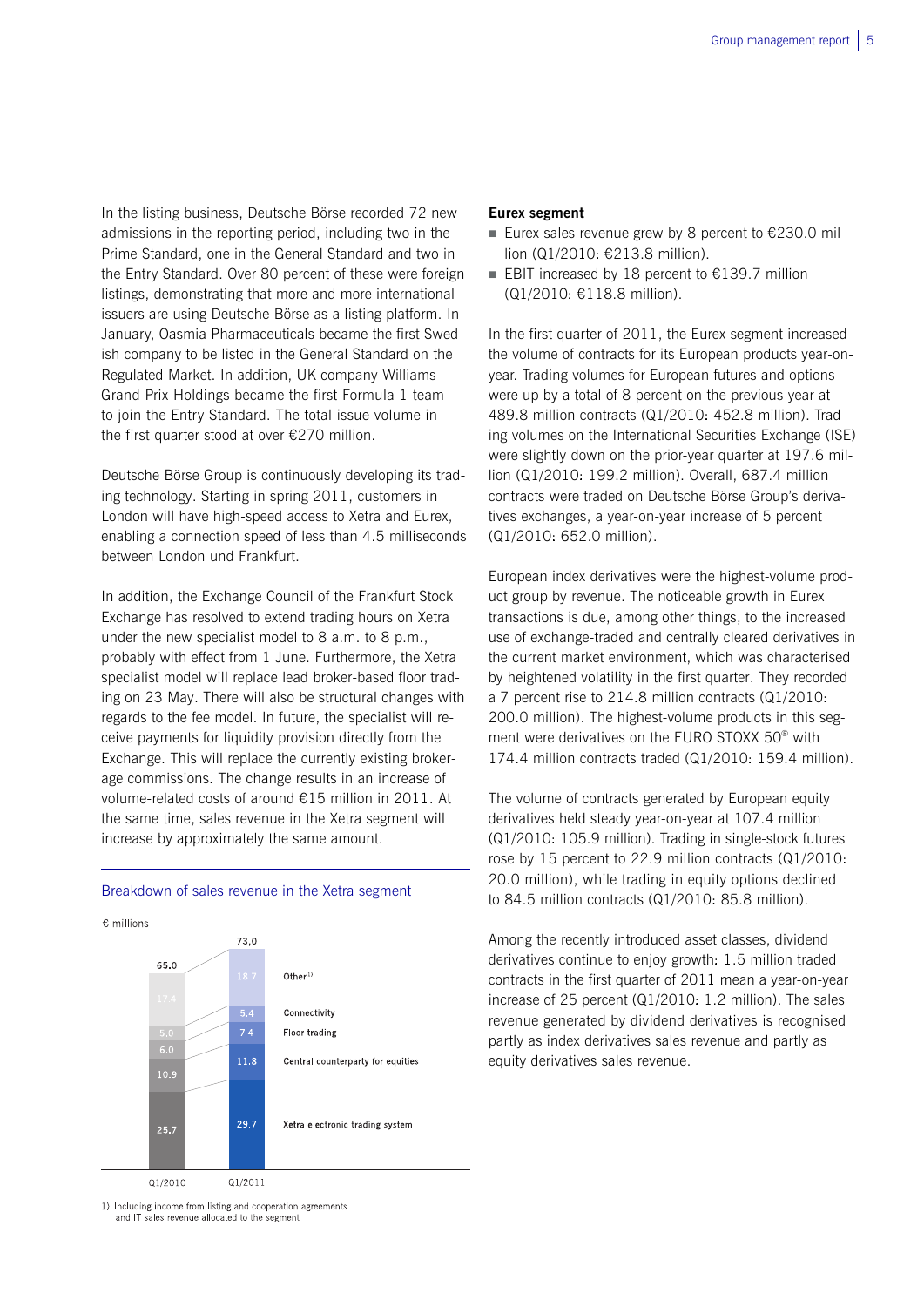Due to changes in trading participants' expectations with regard to inflation and interest rate levels, European interest rate derivatives grew by 14 percent to 165.6 million contracts (Q1/2010: 145.6 million). In particular, derivatives on two-year interest rates, such as Euro-Schatz futures and options, benefited from more volatile trading in fixed-income products.

Due to competition with several other trading platforms, ISE trading volume in US options declined year-on-year. In the first quarter of 2011, the number of contracts amounted to 197.6 million (Q1/2010: 199.2 million). Despite the slight decrease in trading volumes, sales revenue in US options rose in the first quarter 2011. This increase is mainly due to a new pricing model. Its maker-taker component includes payments for providers of liquidity which are not to be netted against sales revenue but are reported separately as volume-related costs. On an overall basis, effects of higher sales revenue and higher costs do not have any impact on the consolidated income statement. In the medium term, ISE trading volumes could be positively impacted by the fact that ISE gained approval from the US Securities and Exchange Commission (SEC) on 24 February 2011 for institutional crossing orders. ISE had been forced to discontinue this type of order in the second half of 2009 on the SEC's instructions. ISE will now step up efforts to win back the crossing business that has migrated to floorbased exchanges in the interim.

Besides derivatives trading, Eurex also operates Eurex Clearing, Europe's leading clearing house. In the first quarter of 2011, Eurex Clearing announced new services that focus on risk management and safety for OTC derivatives. First, Eurex Clearing will introduce a new Client Asset Protection service for its listed and OTC markets. The Client Asset Protection service will offer full protection of client assets within the clearing house and allow for immediate portability of positions and assets in case of a clearing member default. Second, Eurex Clearing plans to introduce a new risk methodology for the clearing house, which will be portfolio-based rather than instrumentfocused as in many current CCP risk management approaches. The new portfolio-based risk methodology will allow cross-margining between Eurex's listed derivatives

and OTC interest rate swaps and equity derivatives (except CDSs), offering buy-side and sell-side firms significant margin and collateral efficiencies. On the basis of these new services, Eurex Clearing plans to expand its "Eurex OTC Clear" service to include OTC-traded interest rate and equity derivatives, thereby anticipating forthcoming regulatory reforms, which already require standardised OTC derivatives in the US to be cleared centrally according to the Dodd-Frank Act, and are expected to become law in Europe in a similar form in the course of the year. The Eurex OTC clearing offering already includes OTC-traded futures and options on equities and interest rate products with contract specifications similar to Eurex contracts as well as Eurex Credit Clear, a central counterparty for OTCtraded credit default swaps (CDSs).

### Contract volumes in the derivatives markets

|                                                    | Q1/2011<br>m contracts | Q1/2010<br>m contracts | Change<br>$\%$ |
|----------------------------------------------------|------------------------|------------------------|----------------|
| European equity index derivatives <sup>1)</sup>    | 216.0                  | 201.0                  |                |
| European equity derivatives <sup>1)</sup>          | 107.7                  | 106.1                  | 2              |
| European interest rate derivatives                 | 165.6                  | 145.6                  | 14             |
| <b>Total European derivatives</b><br>$(Eures)^{2}$ | 489.8                  | 452.8                  | 8              |
| US options (ISE)                                   | 197.6                  | 199.2                  | -1             |
| <b>Total Eurex and ISE</b>                         | 687.4                  | 652.0                  | 5              |

1) Dividend derivatives have been allocated to the euity index and equity derivatives. 2) The total shown does not equal the sum of the individual figures as it includes other traded derivatives such as ETF, volatility, agricultural, precious metals and emission derivatives.

Together with leading banks, Eurex operates the Eurex Bonds® trading platform for interbank trading in European government bonds and treasury bills, underlying instruments of government bonds and futures, covered bonds and agency debt, and bonds from a range of countries. Turnover at Eurex Bonds increased to €32.8 billion (singlecounted) in the first quarter of 2011 (Q1/2010: €29.6 billion). This positive trend is due to both an overall rise in issue volumes and increased demand for investments in issues with top-notch ratings.

The Eurex Repo markets continued to expand their business volumes – in the euro market, the CHF market and the GC Pooling® market. The average outstanding volume across all repo markets rose by 38 percent in the first quarter of 2011 to a new record of €260.8 billion (Q1/2010: €188.5 billion, single-counted for both periods), with the CHF market expanding by 58 percent and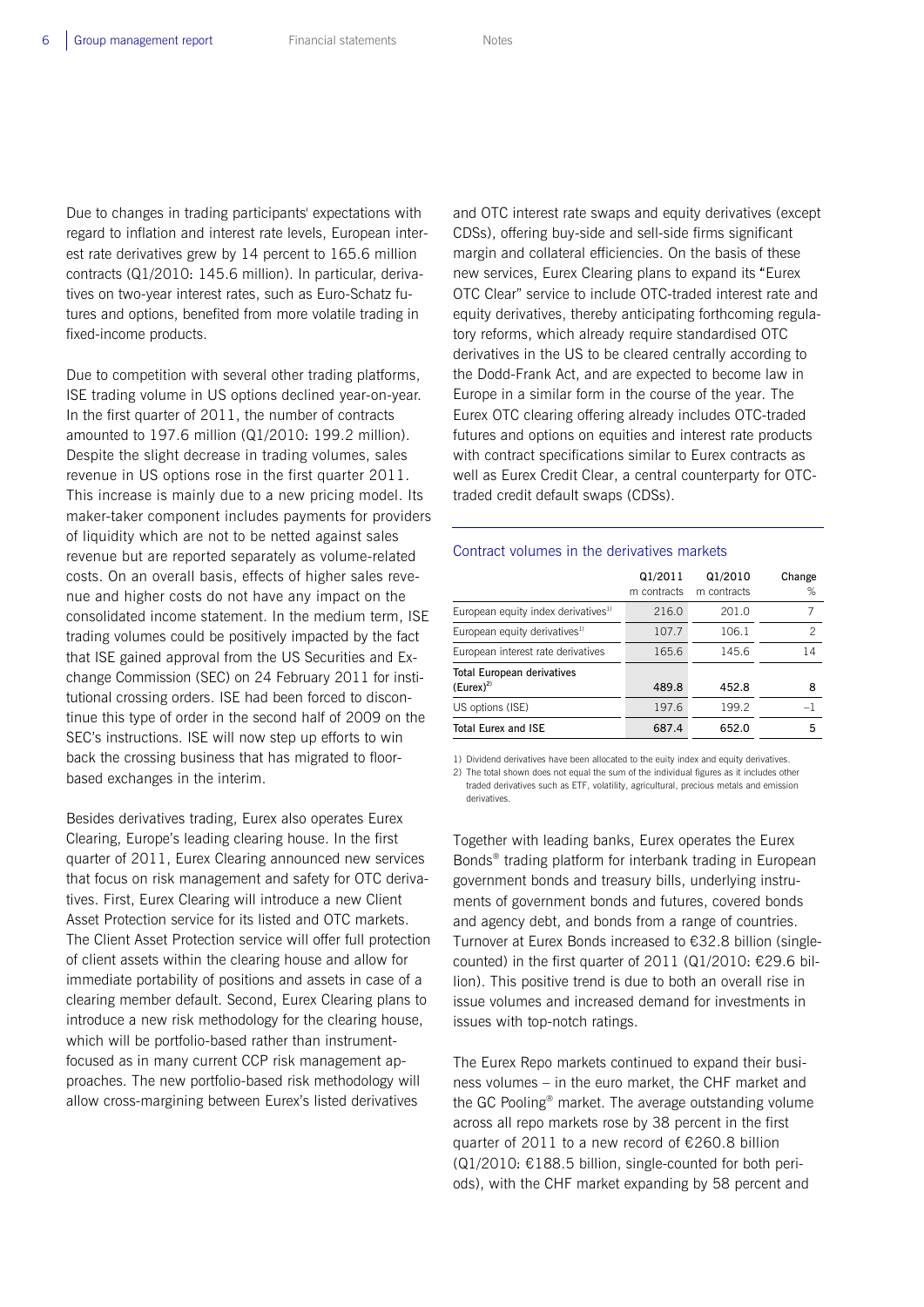the euro market by 21 percent. GC Pooling, the collateralised money market that Eurex Repo operates jointly with Eurex Clearing and Clearstream and which has proven to be a reliable liquidity pool for market participants, likewise maintained its successful performance. Average outstanding volumes reached €93.4 billion in the first quarter, an increase of 17 percent year-on-year (Q1/2010: €79.7 billion, single-counted for both periods). GC Pooling enables balance-sheet friendly and anonymous money market trading in which standardised collateral baskets (a group of securities with similar quality features, such as issuer credit rating) are traded and cleared via a central counterparty (Eurex Clearing).

### Breakdown of sales revenue in the Eurex segment



1) Including IT sales revenue allocated to the segment

The sharp increase in EBIT by 18 percent to  $£139.7$  million is attributable to lower operating costs and a simultaneous increase in sales revenue (Q1/2010: €118.8 million).

By expanding its existing interest to a 56 percent majority interest in European Energy Exchange AG, Eurex is increasing its involvement in the trading and clearing of energy and emission rights. Eurex has been cooperating with EEX since as far back as December 2007. The majority interest enables Eurex to make this strategic alliance more effective, in particular with the aim of developing the energy exchange's international dimension.

Eurex will continue to expand its global customer network with the aim of acquiring new participants in 2011. The focus of this expansion is primarily on the Asia-Pacific

region, where the Eurex business is steadily gaining in significance. Eurex will also continue its Trader Development Programme in 2011. This programme supports traders not previously active on the Eurex markets by offering comprehensive training and reduced trading and clearing fees. The initiative is primarily aimed at Eurex participants worldwide who wish to expand their trading activities by training young talent.

On 1 February 2011, Eurex introduced a new pricing model. The principal goal is to further increase the attractiveness of the Eurex marketplace by offering incentives for market quality and volume contribution as well as fee reductions in a number of key products. On aggregate, Eurex participants will benefit from approximately €20 million in lower fees annually based on 2010 volume figures. Due to the expected growth in trading activity as a result of the new pricing model, Eurex estimates a largely neutral effect on sales revenue.

In the first quarter of 2011, Eurex again added more products for market participants to the derivatives portfolio. The new products include dividend futures on UK underlyings and further equity options on German shares, for example. At the beginning of March, the product on the benchmark KOSPI index offered in cooperation with Korea Exchange since August 2010 surpassed 500,000 contracts traded for the first time since its launch.

## **Clearstream segment**

- Sales revenue rose by 5 percent to  $£198.1$  million (Q1/2010: €187.9 million).
- Net interest income from banking business increased to €16.1 million (Q1/2010: €11.0 million), a 46 percent increase.
- EBIT went up significantly against the prior-year period, by 43 percent to  $£100.6$  million (Q1/2010: €70.6 million).

In the quarter under review, Clearstream's sales revenue rose in almost all business areas, partly due to the more favourable market conditions and partly due to the market success of new services. Sales revenue grew by 5 percent year-on-year to €198.1 million (Q1/2010: €187.9 million).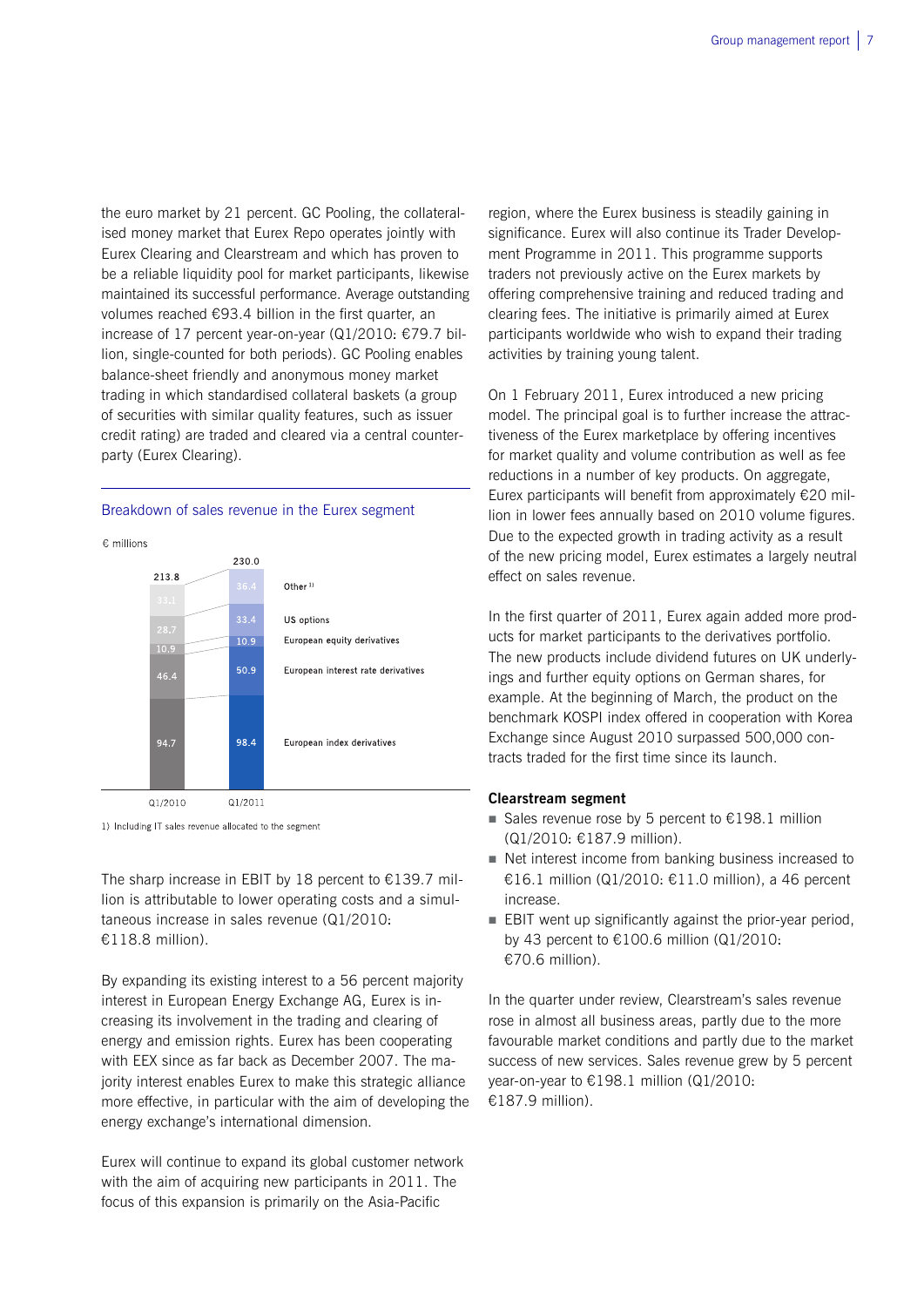In the custody business, the average value of assets under custody in the first quarter 2011 increased by 6 percent year-on-year to €11.3 trillion (Q1/2010: €10.7 trillion). The value of both international securities and domestic securities under custody rose. Due to continuing organic growth in its international bond business and gains in market share, Clearstream increased the average value of assets under custody by 5 percent to €5.9 trillion (Q1/2010: €5.7 trillion). The average value of domestic securities deposited rose by 8 percent to €5.4 trillion (Q1/2010: €5.0 trillion). This custody volume is mainly determined by the market value of shares, funds and structured products traded on the German cash market, which grew in the period under review. As a result of these positive developments, sales revenue in the custody business in 2011 was up 2 percent to €111.9 million  $(Q1/2010: \text{£}109.7$  million). The difference to the growth of business figures is due to the product mix and customer consolidation.

In the first quarter of 2011, the number of settlement transactions processed by Clearstream saw a doubledigit increase by 22 percent to 34.1 million (Q1/2010: 27.9 million). This growth in the volume of settlement transactions is due to trading activity of market participants, which has picked up in the first quarter of 2011. International transactions grew by 14 percent to 10.4 million (Q1/2010: 9.1 million). Of these transactions, 71 percent were OTC transactions and 29 percent were stock exchange transactions. The number of settled transactions in the stock-exchange business, however, grew faster (plus 31 percent year-on-year) than in the OTC business (plus 10 percent year-on-year). In the domestic German market, settlement transactions increased by 26 percent to 23.7 million (Q1/2010: 18.8 million). Here, the distribution of stock-exchange and OTC business is the other way around: 68 percent were stock-exchange transactions and 32 percent OTC transactions. But as in the international business, stock-exchange transactions grew stronger (plus 31 percent) than OTC transactions (plus 14 percent) in the period under review, primarily as a result of the once again higher trading activity of German retail investors. Sales revenue in the settlement business increased by 12 percent to €32.9 million (Q1/2010: €29.4 million) in the first quarter of 2011. The difference to business growth is basically due to the lower share of transactions settled on higher-priced external links as well as to higher rebates conceded to customers.

The success of Investment Funds Services also contributed to the growth in the custody and settlement business. In the year under review, Clearstream processed 1.5 million transactions, a 25 percent increase over the previous year (Q1/2010: 1.2 million). The assets held under custody in Investment Funds Services reached an all-time high of €219.2 billion in Q1/2011, a 30 percent increase year-on-year (Q1/2010: €168.4 billion).

In the Global Securities Financing (GSF) business, the average outstandings also showed growth. In the past quarter, monthly average outstandings amounted to €543.0 billion (Q1/2010: €490.8 billion), an increase of 11 percent compared with the average outstandings of the previous year. This rise reflects the growing importance of secured financing, the continued migration of collateral towards central international liquidity pools as well as a general improvement in overall market conditions from the second half of 2010 on. Collateral management services significantly contributed to sales revenue and the increase in outstandings. The GC Pooling service, for example, offered in cooperation with Eurex, continued to grow outstandings by 17 percent, reaching a daily average of €93.4 billion for Q1/2011 (Q1/2010: €79.7 billion). As a result of these improved market conditions, sales revenue in the GSF business increased by 20 percent to  $£18.0$  million in the period under review (Q1/2010: €15.0 million), mainly because of substantial volume growth in the securities lending products with higher margins (especially ASL) as well as in the collateral services (mainly TCMS).

Average customer cash deposits rose year-on-year by 38 percent to €8.1 billion (Q1/2010: €5.9 billion). As a result of significantly higher average daily cash balances, net interest income from Clearstream's banking business increased by 46 percent to €16.1 million (Q1/2010: €11.0 million).

In addition, Clearstream slightly increased its other sales revenue to €35.3 million (Q1/2010: €33.8 million). Lower IT revenue was compensated by higher connectivity revenue and a one-off fee for the development of the link to CETIP, Brazil's leading central depository. Thanks to this link, CETIP's clients have access to Clearstream's collateral management services in their own time zone.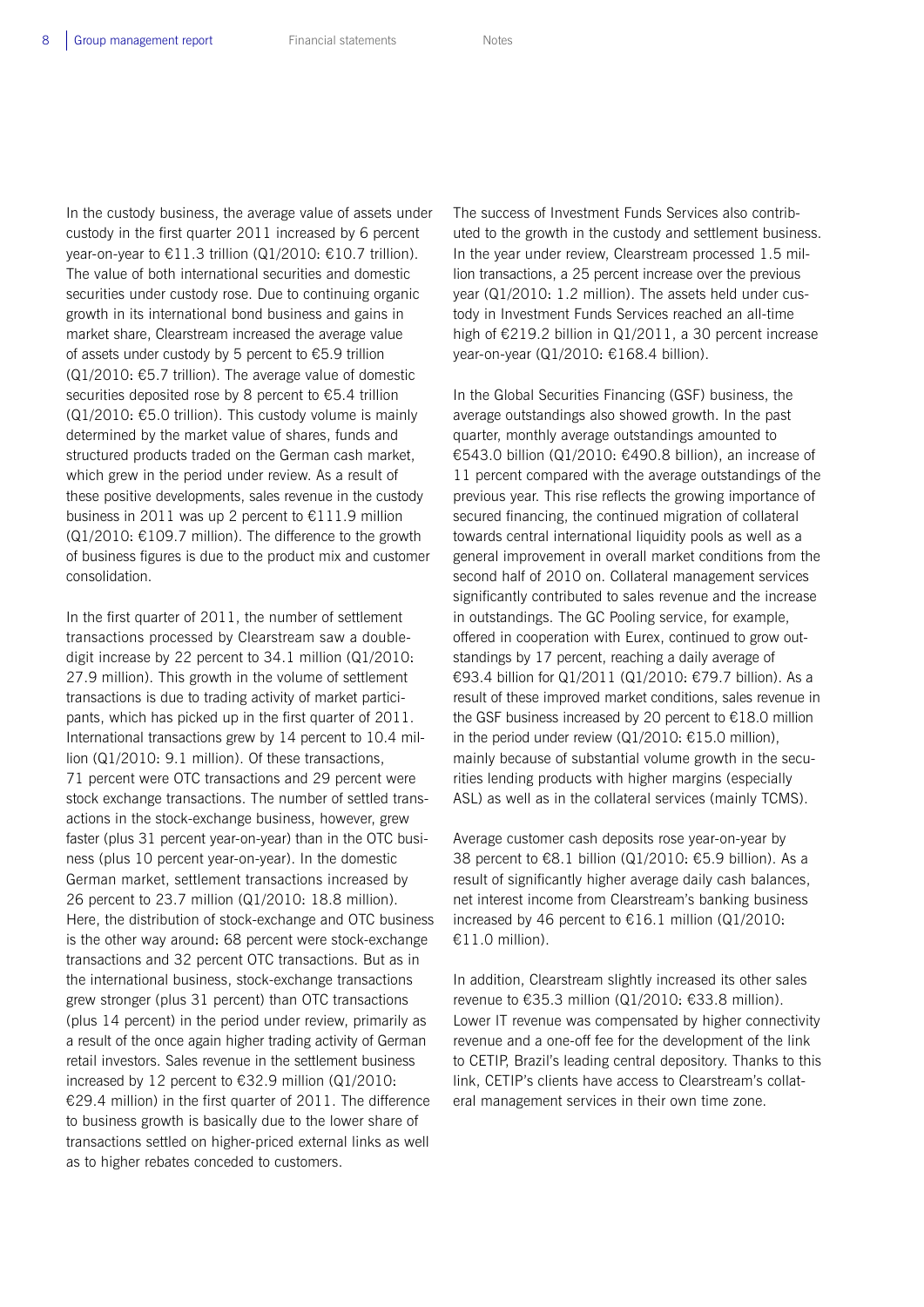#### Clearstream segment: key indicators

|                                                  | Q1/2011 | Q1/2010 | Change |
|--------------------------------------------------|---------|---------|--------|
| Custody                                          | €bn     | €bn     | %      |
| Value of securities deposited<br>(average value) | 11,333  | 10,680  | 6      |
| international                                    | 5,949   | 5,684   | 5      |
| domestic                                         | 5,384   | 4,996   | 8      |
| Settlement                                       | m       | m       | %      |
| Securities transactions                          | 34.1    | 27.9    | 22     |
| international                                    | 10.4    | 9.1     | 14     |
| domestic                                         | 23.7    | 18.8    | 26     |
|                                                  |         |         |        |
| <b>Global Securities Financing</b>               | €bn     | €bn     | %      |
| Outstanding volume<br>(average value)            | 543.0   | 490.8   | 11     |
|                                                  |         |         |        |
| Average daily cash balances                      | €m      | €m      | %      |
| Total                                            | 8,111   | 5,865   | 38     |
| euros                                            | 2,245   | 2,000   | 12     |
| US dollars                                       | 4,177   | 2,691   | 55     |
| other currencies                                 | 1,689   | 1,174   | 44     |

The significant rise in EBIT by 43 percent to €100.6 million (Q1/2010: €70.6 million) is mainly attributable to lower costs and at the same time higher sales revenue and higher net interest income.

Early in the year, Clearstream increased the scope of its services by adding investment funds to its portfolio of asset classes eligible for collateral use. Since January Clearstream customers have been able to leverage investment funds shares that are settled via and held by Clearstream to collateralise money market transactions in line with the product range offered through the company's Global Liquidity Hub.

Furthermore, since January, as a cross-selling initative within Deutsche Börse Goup, the more than 80,000 investment funds that are currently on Clearstream's order routing platform Vestima<sup>+</sup> have been made eligible to be introduced for trading via Xetra by market makers. After execution, the funds will be settled through Clearstream's post-trade facility for mutual funds, the Central Facility for Funds (CFF®). This new offer is especially interesting for customers in Asia.

Internationalisation is also making progress, especially in Asia and Latin America: since February, Singaporean investment funds have been eligible for order routing, settlement and custody through Clearstream's existing infrastructure. The funds are made available on the Clearstream order routing platform Vestima<sup>+</sup> and its post-trade infrastructure for funds, the CFF, for settlement. Investment funds from other Asian jurisdictions will follow after regulatory approval.

In January, Clearstream included Brazil in its cross-border settlement network, and became the first international central securities depository (ICSD) to do so. Since then, Clearstream has offered settlement and custody services for all asset classes denominated in Brazilian real. The link gives Clearstream customers the opportunity to develop post-trade solutions for the Brazilian market.



Breakdown of sales revenue in the Clearstream segment

1) Including Connectivity and Reporting and IT sales revenue allocated to the segment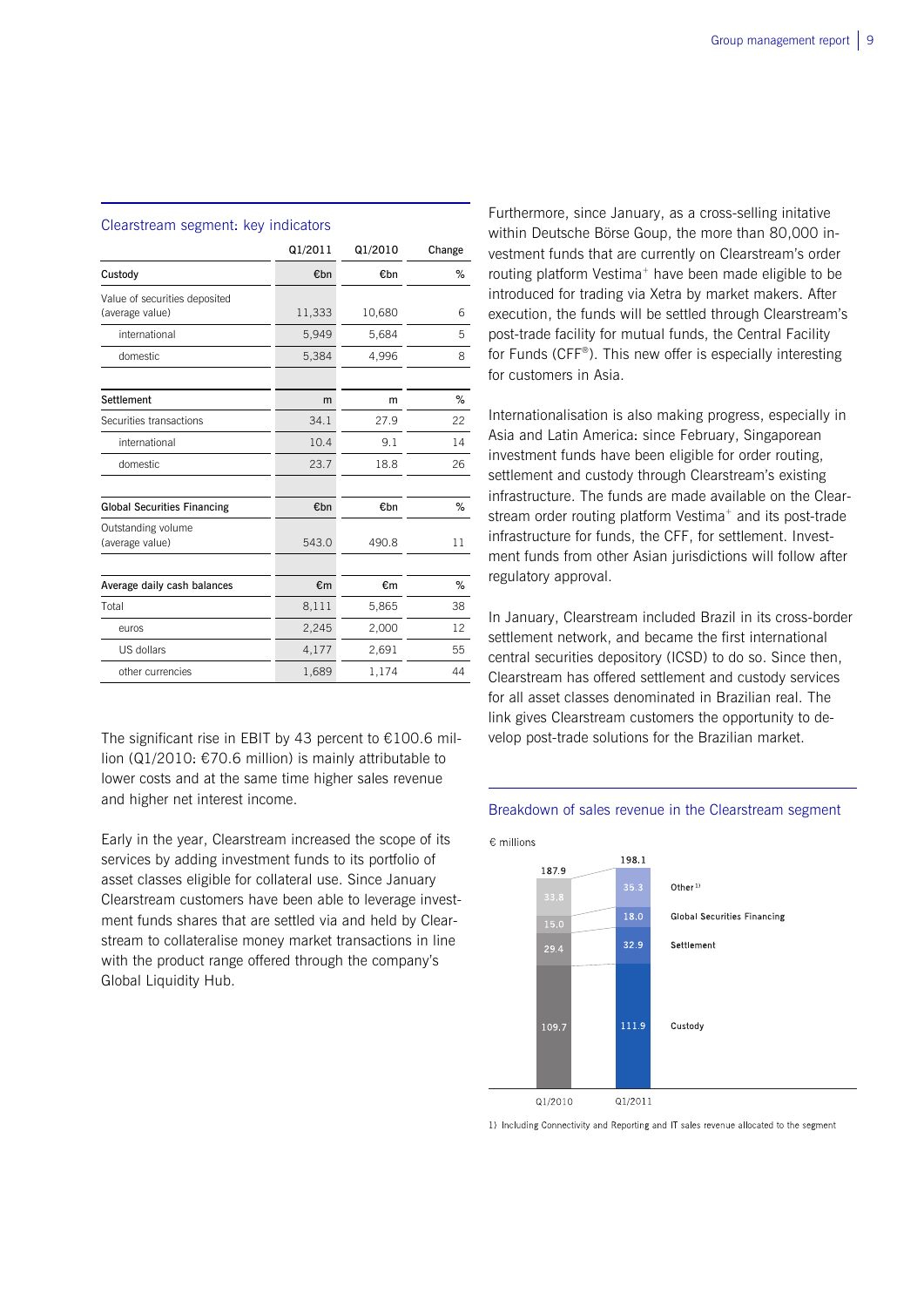### **Market Data & Analytics segment**

- Sales revenue rose by 10 percent to  $\epsilon$ 57.5 million (Q1/2010: €52.5 million).
- EBIT increased by 25 percent year-on-year to €37.6 million (Q1/2010: €30.0 million).

Like the Xetra and Eurex trading segments, the Market Data & Analytics segment also performed well in the first quarter of 2011. This was due in particular to the success of the index business as well as to new data products.

The segment increased its front office business slightly compared with the prior-year quarter. The data and key indicators are now increasingly incorporated into automatic trading applications. The AlphaFlash® and Alpha Flash® Monitor products launched in 2010 have enabled Market Data & Analytics to acquire further customers for this product segment, and the roll-out in the Asia-Pacific region is going well. These products are developed and distributed by Market Data & Analytics together with US news agencies Need to Know News and Market News International. They are currently the fastest data stream for macroeconomic indicators such as central bank decisions, employment data and consumer price indices. The data are processed in such a way that they are available for use in speed-sensitive algorithmic trading via Deutsche Börse's high-speed network with only minimum latency. The data can be processed by the trading applications as soon as it has been released.

The segment experienced the strongest growth in its index business. This was partly due to sustained growth in the ETF market (see the section on Xetra), where both the number of exchange-traded index funds and their increasing volume of assets under management continued to rise. New and innovative indices are a key driver of the index business's success. Issuers can use these for structured products, which in turn enable investors to employ a variety of investment strategies. In February, STOXX® launched a new global product group currently comprising 1,200 indices that track the performance of almost 8,000 equities in 53 countries. The newly launched STOXX® Islamic Indices allow for investments in the European equity market in accordance with Sharia law. The range of German indices was expanded to include the DAX® Risk Control Indices, which enable investments in the German equity market at a risk level best suited to the investor. In addition to the numerous product innovations, the segment also demonstrated its dynamism by restructuring the STOXX® Sustainability Index, as a result of which the index business has improved its position in the pioneering market for sustainable financial products.

Market Data & Analytics also continued to improve sales revenue in its back office data business in the first quarter. This was due mainly to increased trading activity, coupled with one-off effects related primarily to the TRICE<sup>®</sup> service, which Deutsche Börse uses to support securities firms in meeting their reporting requirements. In addition, the introduction of a new front end in the fourth quarter of 2010 stabilised sales revenue from Wertpapier Service System (WSS Online).

As in the other segments, higher sales revenue and at the same time lower costs result in a significant rise in EBIT by 25 percent to €37.6 million (Q1/2010: €30.0 million).

#### **Financial position**

#### **Cash flow**

Deutsche Börse Group generated cash flow from operating activities of €68.3 million in the first quarter of 2011 (Q1/2010: €300.7 million). The decrease results primarily from a payment of income taxes at Clearstream fully provisioned in previous years and thus with no impact on the consolidated income statement. Furthermore, the termination of a financial loss liability insurance policy in the fourth quarter of 2009 had a positive effect on cash flows in the first quarter of 2010. In detail, the changes in operating cash flow were due to the following factors:

- The increase in net profit by  $€56.8$  million to €219.4 million
- A cash outflow of  $\epsilon$ 75.4 million (Q1/2010: cash inflow of €3.6 million) due to the increase in receivables and other assets, primarily in connection with the increase in trade receivables due to higher sales revenue. The cash inflow in the prior year was mainly attributable to the settlement of the financial loss liability insurance policy described above.
- A cash outflow of  $£104.9$  million (Q1/2010: cash inflow of €111.4 million) due to a decrease in current liabilities. The decrease was mainly due to a decline in tax provisions and a decline in other current provisions, primarily due to restructuring measures. The cash inflow in the previous year was mainly due to the rise in tax provisions, other current provisions and trade payables.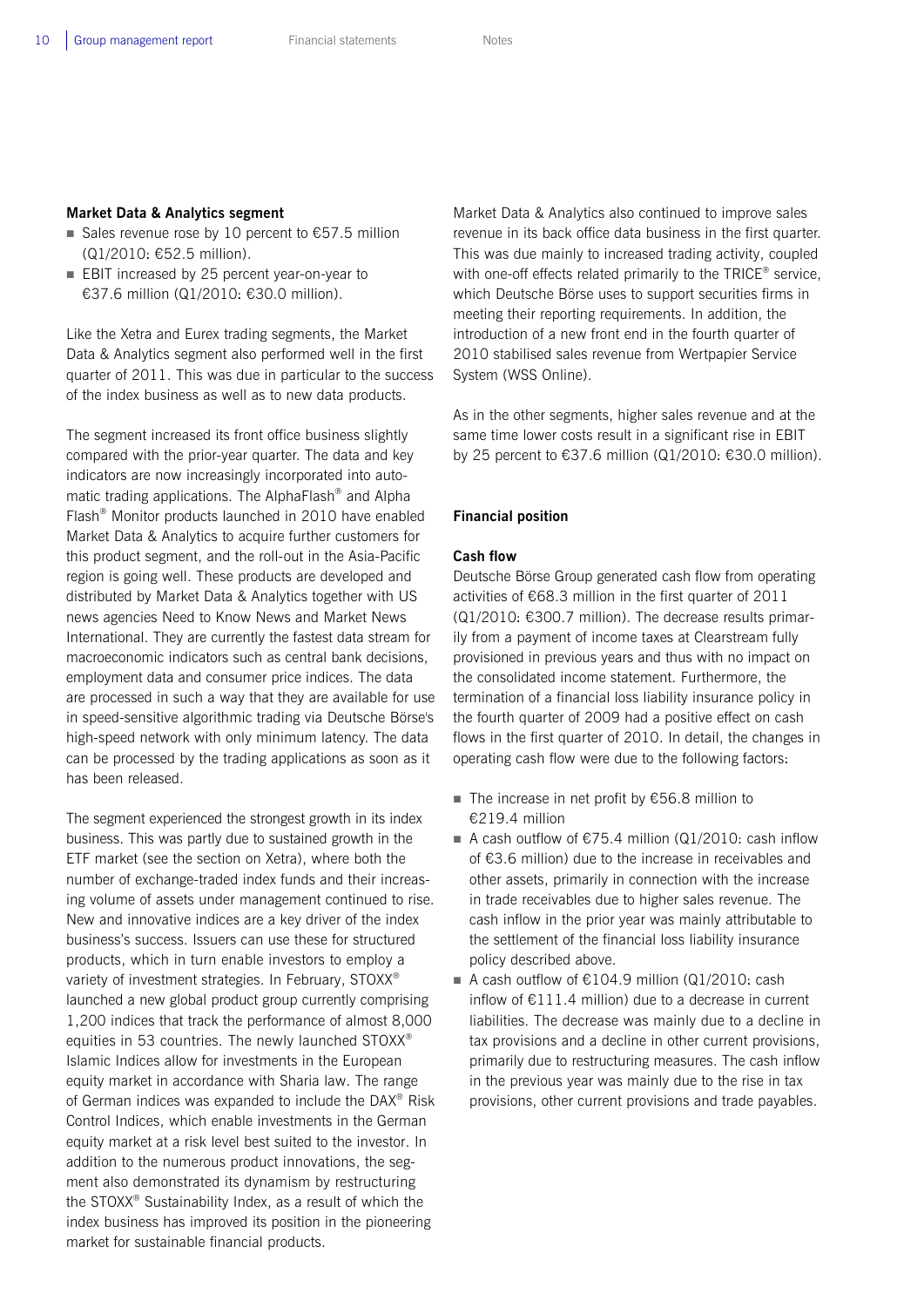Cash inflows from investing activities amounted to €1,018.2 million (Q1/2010: cash inflow of €81.7 million), primarily due to the net decrease in financial assets, current receivables and securities from banking business as well as the net increase in liabilities from banking business that originally had maturities of more than three months. This development is due to the decision to convert long-term into short-term investments in order to profit from the expected increase in interest rates.

Cash inflows from financing activities amounted to €0 million in the first quarter of 2011 (Q1/2010: cash outflow of €100.1 million) mainly because Deutsche Börse AG did not redeem any commercial paper, in contrast to the previous year.

Cash and cash equivalents as at 31 March 2011 amounted to €630.9 million (Q1/2010:  $€-2.0$  million), mainly due to the cash inflows from investing activities described above. Due to the decrease in operating cash flow, free cash flow, i.e. cash flows from operating activities less payments to acquire intangible assets and property, plant and equipment, was below the previous year's level at €48.4 million (Q1/2010: €262.7 million).

#### **Capital management**

Deutsche Börse Group's capital management policy remains unchanged: the Group aims to achieve a dividend distribution ratio of 40 to 60 percent of consolidated net income for the year and executes share buy-backs in order to distribute funds not required for the Group's operating business and its further development to its shareholders. The policy takes into account capital requirements, which are derived from the Group's capital and liquidity needs from legal, regulatory, credit rating and economic capital perspectives. To ensure the continued success of the Clearstream segment, which is active in securities custody and settlement, the Company aims to retain Clearstream Banking S.A.'s strong "AA" credit rating. Deutsche Börse AG also needs to maintain a strong credit profile for the benefit of the activities at its subsidiary Eurex Clearing AG.

Customers expect their service providers to maintain conservative interest coverage and debt/equity ratios and thus maintain strong credit ratings. Deutsche Börse Group is pursuing its objective of achieving an interest coverage ratio (ratio of EBITDA to interest expenses from financing activities) of at least 16 at Group level. Deutsche Börse Group achieved this target with an interest coverage ratio of 19.4 in the first quarter of 2011. The interest coverage ratio is based on a relevant interest expense of €17.4 million and EBITDA of €336.8 million.

For financial year 2010, Deutsche Börse AG will propose to the Annual General Meeting that a dividend of €2.10 per share should be paid, unchanged from the level of the previous year. Based on this proposal, the distribution ratio, adjusted for the ISE impairment charge recognised in the fourth quarter of 2010, is 54 percent of net income (2009: 56 percent). Given 186.0 million shares outstanding carrying dividend rights as at 31 March 2011, this would result in a total distribution of €390.7 million (2010: €390.5 million).

#### **Net assets**

Deutsche Börse Group's noncurrent assets amounted to €4,758.4 million as at 31 March 2011 (31 March 2010: €5,599.3 million). They consisted primarily of intangible assets and financial assets. Intangible assets included goodwill of €2,005.9 million (31 March 2010: €2,051.9 million) and other intangible assets of €883.4 million (31 March 2010: €1,388.0 million). The ISE impairment charge recognised in the fourth quarter of 2010 reduced intangible assets. Noncurrent receivables and securities from banking business of  $E1,325.7$  million (31 March 2010:  $£1,674.1$  million) represented the largest part of financial assets, which amounted to €1,577.7 million as at the balance sheet date (31 March 2010: €1,925.1 million). This decrease also significantly impacted the change in noncurrent assets in total compared with 31 March 2010.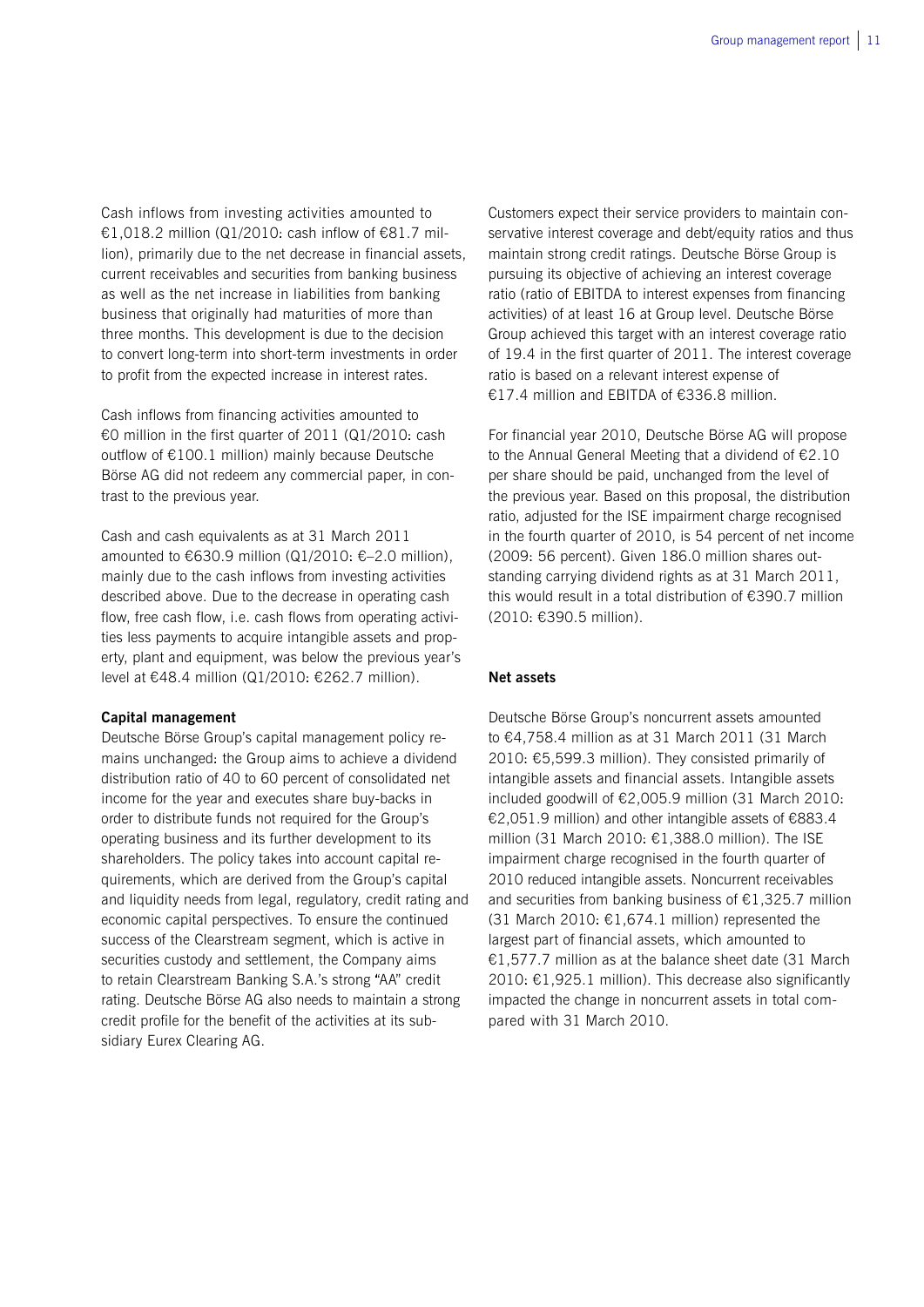Noncurrent assets were offset by equity in the amount of €3,594.0 million (31 March 2010: €3,567.8 million) and noncurrent liabilities in the amount of €1,819.2 million (31 March 2010: €2,167.0 million). Noncurrent liabilities mainly related to interest-bearing liabilities from the long-term financing of ISE of  $E1,431.8$  million (31 March 2010: €1,538.9 million) and deferred taxes of €262.1 million (31 March 2010: €498.9 million).

Changes in current liabilities were the result of, among other things, the rise in cash deposits of market participants which reached €4,855.3 million (31 March 2010: €3,882.5 million) due to higher collateral that clearing members had to provide to Eurex Clearing AG following an increase in business activities in the first quarter of 2011. As in the previous year, no commercial paper was outstanding as at the end of the first quarter of 2011.

Overall, Deutsche Börse Group invested €19.9 million in intangible assets and property, plant and equipment in the first quarter of 2011, and thus less than in the previous year (Q1/2010: €38.0 million). The investments applied in particular to the Eurex and Clearstream segments.

## Risk report

Deutsche Börse Group provides detailed information on its risk management strategy, organisation, processes and methods in its annual report.

Risk management is an integral component of management and control within Deutsche Börse Group. Effective and efficient risk management safeguards the Group's continued existence and enables it to achieve its corporate goals. To this end, the Group has established a Groupwide risk management system, which defines the roles, processes and responsibilities and is applicable to all staff and organisational entities within Deutsche Börse Group. The system ensures that emerging risks can be identified at an early stage and dealt with immediately and appropriately.

The Executive Board of Deutsche Börse AG is responsible for Group-wide risk management. The business areas identify risks and report these promptly to Group Risk Management (GRM), a central function with Group-wide

responsibilities. The business areas also perform risk control, inform their respective management about developments in risk indicators and continuously improve the quality of the risk management processes.

GRM ensures that the comprehensive risk management system described above is applied and that it complies with the same standards in all companies belonging to Deutsche Börse Group. GRM assesses all new and existing risks and reports on a monthly and, if necessary, on an ad hoc basis to the Executive Board. In addition, GRM regularly reports to the Finance and Audit Committee of Deutsche Börse AG's Supervisory Board. The full Supervisory Board is informed in writing of the content of these reports.

Deutsche Börse Group calculates economic capital as its main risk management tool. This is used in addition to other performance indicators to determine the capital needed for business operations so that even extreme and unexpected losses can be covered. Economic capital is calculated using a VaR method for a period of one year and a confidence level of 99.98 percent. Deutsche Börse Group uses the shareholders' equity recognised under IFRSs as the risk bearing capacity for its economic capital, adjusted by an amount to reflect the risk that intangible assets cannot be liquidated at their carrying amounts in a stress situation. In addition, stress tests are performed for key risk drivers.

The most substantial operational risks Deutsche Börse Group faces relate to the non-availability of its trading, clearing and settlement systems (availability risk) and to the incorrect processing of customer instructions in the custody business (service deficiencies). The Group manages availability risk through intensive activities in the field of business continuity management. The risk of service deficiencies is mitigated through a reduction in the amount of manual intervention necessary or through better protection. There are also legal risks and risks associated with business practices. In addition, accidents or natural hazards as well as sabotage and terrorism could lead to financial losses due to damage to physical assets.

In its annual report, Deutsche Börse Group informed of enforcement proceedings by means of a class action which have resulted in certain customer positions in Clearstream Banking S.A.'s securities omnibus account with its US depository bank being restrained. Recently, another group of plaintiffs commenced enforcement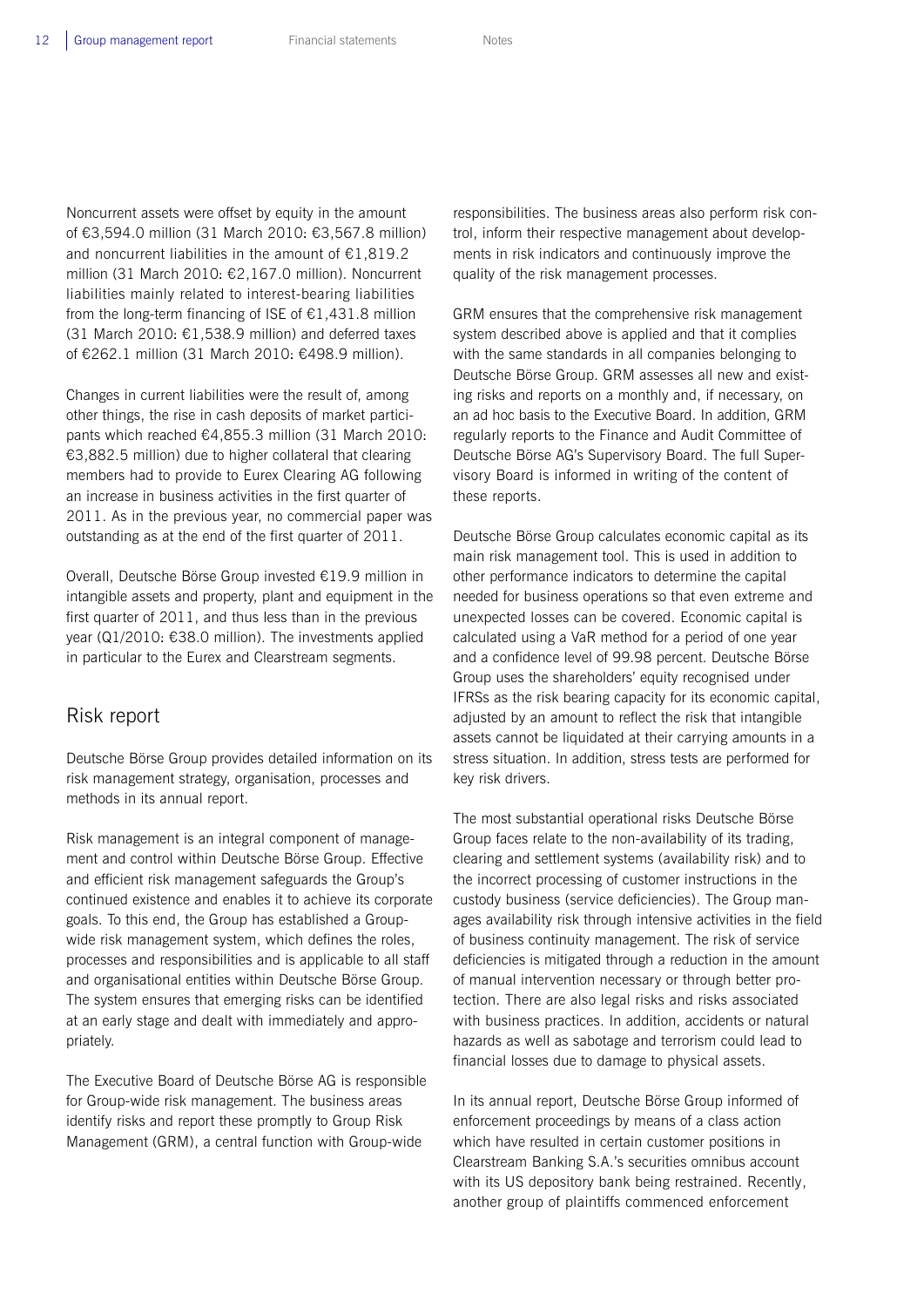proceedings in a US court with regard to those customer positions that have already been restrained. Should the lawsuit lead to turnover, Clearstream Banking S.A. will defend itself against the charges in accordance with its obligations as a custodian.

Deutsche Börse Group's financial performance also depends on its external environment. It could be impacted by external factors such as interest rates, GDP growth and equity market performance and volatility. A lack of investor confidence in the financial markets could also have a negative effect on the Group's financial performance. Regulatory measures represent an additional business risk. On the one hand, they could adversely affect Deutsche Börse Group's competitive position; on the other, they could also impact the business models of Deutsche Börse Group's customers and reduce their demand for the Group's products and services. Moreover, Deutsche Börse Group is exposed to the risk of changes in its competitive environment. For example, it cannot be ruled out that Deutsche Börse Group's financial performance will deteriorate due to fierce competition for market share in individual business areas. This could lead to intangible assets such as goodwill being partially or fully written down following an impairment test.

Deutsche Börse Group is exposed to financial risks mainly in the form of credit risk at the companies of Clearstream Holding Group and at Eurex Clearing AG. In addition, the Group's cash investments and receivables are subject to credit risk. There is also limited market risk from cash investments and liquidity risk. However, the majority of cash investments involve short-term transactions that are collateralised. This minimises liquidity risks from such investments.

The Group evaluates its risk situation on an ongoing basis. From today's perspective, the Executive Board sees no significant change in the risk situation and hence no threat to the continued existence of the Group.

This risk report on expected developments was prepared for Deutsche Börse Group and does not take into account the proposed business combination of Deutsche Börse AG and NYSE Euronext announced on 15 February 2011.

## Report on expected developments

The report on expected developments describes the expected development of Deutsche Börse Group in financial years 2011 and 2012. It contains statements and information on events in the future. These forward-looking statements and information are based on the Company's expectations and assumptions at the time of publication of this report on expected developments. These are in turn subject to known and unknown risks and uncertainties. Numerous factors influence the Group's success, its business strategy and financial results. Many of these factors are outside the Company's control. Should one of the risks or uncertainties materialise or one of the assumptions made turn out to be incorrect, the actual development of the Group could deviate in either a positive or a negative way from the expectations and assumptions contained in the forward-looking statements and information in this report on expected developments.

This report on expected developments has been prepared for Deutsche Börse Group. It does not take into account the proposed business combination of Deutsche Börse AG and NYSE Euronext announced on 15 February 2011.

## **Development of results of operations**

For the remainder of financial year 2011, Deutsche Börse Group expects no significant deviations from the forecasts for its operating environment that were made in the 2010 consolidated financial statements.

Based on the assumption that general conditions in the forecast period will develop positively and, in particular, that confidence in global financial markets will improve further, Deutsche Börse Group considers itself well positioned to boost its sales revenue in the forecast period compared with the previous year. Depending on how general conditions develop, on the form taken by both cyclical and structural growth drivers, and on the success of new products and functionalities, Deutsche Börse Group expects sales revenue of approximately €2.15 billion to 2.35 billion in 2011. This would correspond to an increase of up to 12 percent compared with the prior year. The increase of the expected sales revenue since the consolidated financial statements for full-year 2010 have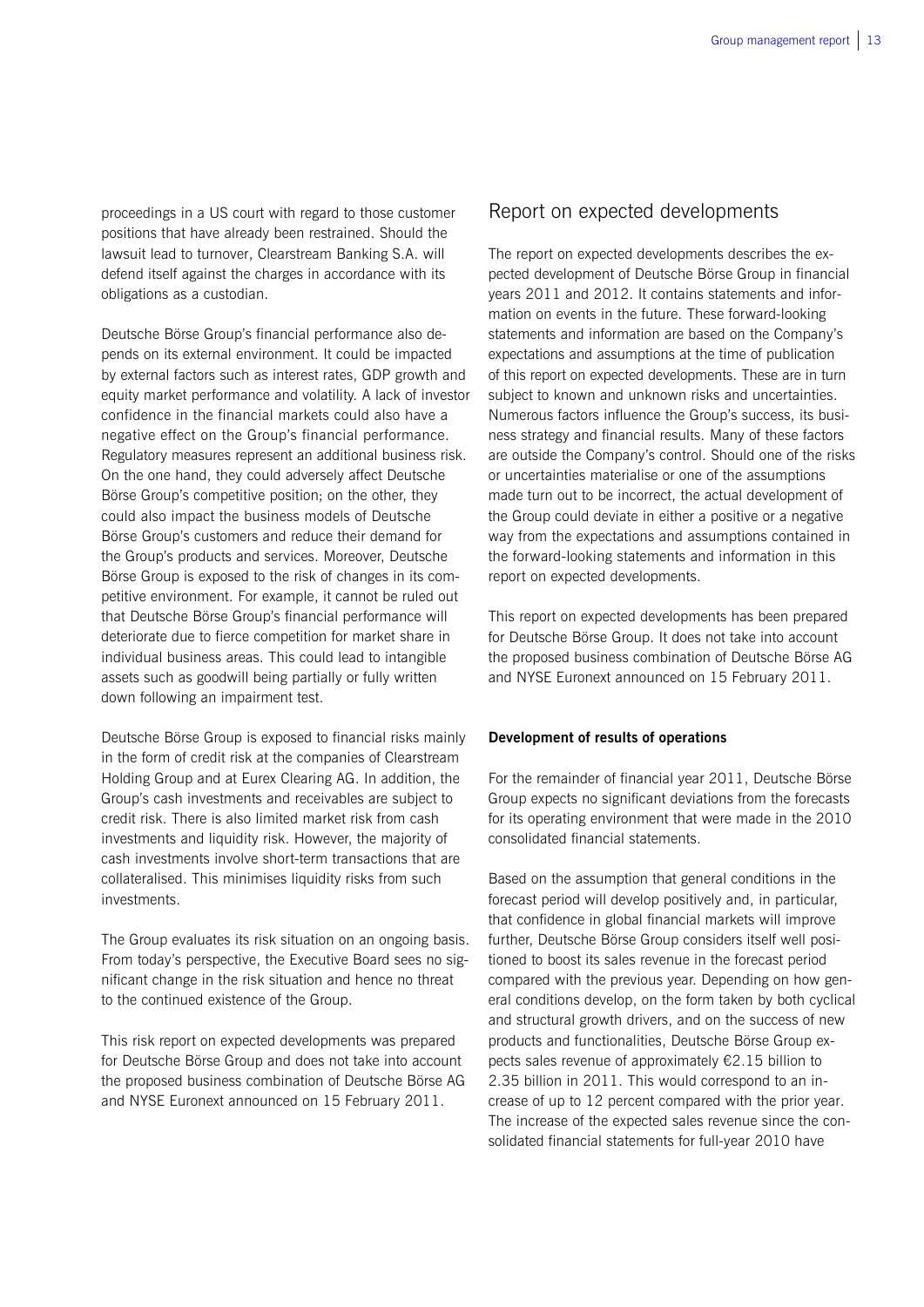been declared, results from the changes of fee models for US options and German/European equities under the new specialist model. If, contrary to expectations, general conditions do not improve as described or do not have a corresponding effect on the Group's customers, the Company considers that a decline in sales revenue in 2011 to around €2.0 billion or even less in an extremely negative scenario is also possible. In any case, the Company believes it is in a good position to continue to do business in a profitable manner due to its integrated business model. The Company expects sales revenue in 2012 to grow at a similar rate to 2011.

Due to the implementation of efficiency measures ahead of schedule and to the rigorous cost discipline in the first quarter of 2011, Deutsche Börse is reducing its total cost forecast for 2011. The Company now expects operating costs to reach €890 million for the current year, which is €35 million below the original target of €925 million. The decline in the operating cost forecast is primarily the result of ahead-of-schedule implementation of efficiency measures and lower depreciation and amortisation.

For volume-related costs, the Company is changing its guidance from a range of €235 million to 255 million to around €255 million. The change of the volume-related cost guidance has a couple of offsetting components. Due to the changes of the fee model for trading of US options and German/European equities under the new specialist model, volume-related costs will see a technical increase of around €40 million. Besides the higher volume-related costs there will also be higher sales revenue of the same magnitude. In sum, both effects are neutral to earnings. The expected technical increase of volume-related costs of around €40 million will be partly offset by two factors. On the one hand, the Company expects a reduction of volume-related costs by around €10 million resulting from an acceleration of the implementation of efficiency measures. On the other hand, the Company expects volume-related costs at Clearstream to be lower by up to €30 million compared with the original forecast.

With this, the Company now expects total costs of €1,145 million in 2011, which is below the original guidance of €1,160 million to 1,180 million. Adjusted for the technical changes to the volume-related costs, the total cost guidance is reduced by 5 to 6 percent. In addition to total costs, the Company expects costs of efficiency programmes amounting to €25 million and costs of the proposed business combination with NYSE Euronext.

Depending on sales revenue performance, the Company now expects EBIT to be in the range of around €1.15 billion to 1.35 billion before the abovementioned special effects. In addition to sales revenue and costs, EBIT also depends on the development of net interest income from banking business. Based on the developments to date of average cash balances and interest rates, Deutsche Börse expects net interest income from banking business in the current financial year to be above the level of the previous year. If interest rates increase stronger than expected, net interest income could make a higher contribution to EBIT than expected. If sales revenue or net interest income from banking business fail to meet expectations, EBIT could drop to around €1.0 billion, or even significantly below this level in the case of an extremely poor development.

### **Development of the Group's financial position**

The Company expects operating cash flow to remain positive. With respect to its cash flow from investing activities, Deutsche Börse plans to invest around €120 million per year in intangible assets and property, plant and equipment during the forecast period. These investments will serve primarily to develop new products and services in the Eurex and Clearstream segments and enhance existing ones. The higher sum compared with previous years is primarily the result of increased investments in the trading infrastructure and risk management functionalities.

Under its capital management programme, Deutsche Börse will react flexibly to a changing market environment in the forecast period. Deutsche Börse Group continues to pursue the objective of achieving an interest cover ratio (ratio of EBITDA to interest expenses from financing activities) of at least 16 at Group level.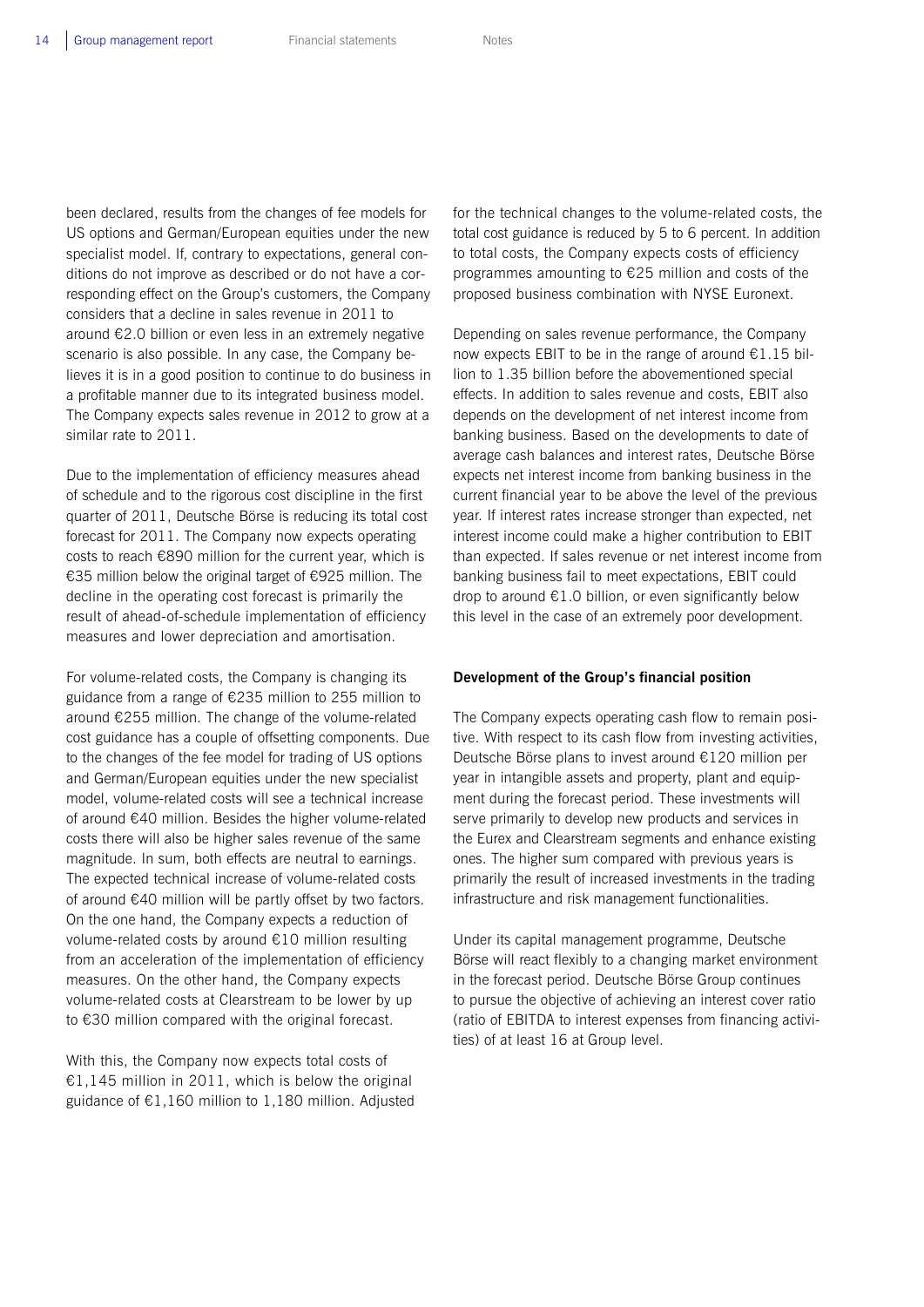## Consolidated income statement

for the period 1 January to 31 March 2011

|                                                                    | 31 March 2011<br>€m | Quarter ended<br>31 March 2010<br>€m |
|--------------------------------------------------------------------|---------------------|--------------------------------------|
| Sales revenue                                                      | 558.6               | 519.2                                |
| Net interest income from banking business                          | 16.1                | 11.0                                 |
| Other operating income                                             | 8.3                 | 12.5                                 |
| <b>Total revenue</b>                                               | 583.0               | 542.7                                |
| Volume-related costs                                               | $-56.7$             | $-54.0$                              |
| Total revenue less volume-related costs                            | 526.3               | 488.7                                |
|                                                                    |                     |                                      |
| Staff costs                                                        | $-100.8$            | $-126.8$                             |
| Depreciation, amortisation and impairment losses                   | $-20.5$             | $-31.0$                              |
| Other operating expenses                                           | $-93.3$             | $-87.0$                              |
| Operating costs                                                    | $-214.6$            | $-244.8$                             |
| Result from equity investments                                     | 4.6                 | 1.7                                  |
| Earnings before interest and tax (EBIT)                            | 316.3               | 245.6                                |
| Financial income                                                   | 8.7                 | 3.8                                  |
| Financial expense                                                  | $-28.5$             | $-26.7$                              |
| Earnings before tax (EBT)                                          | 296.5               | 222.7                                |
| Income tax expense                                                 | $-77.1$             | $-60.1$                              |
|                                                                    |                     |                                      |
| Net profit for the period                                          | 219.4               | 162.6                                |
| thereof shareholders of parent company (net income for the period) | 212.8               | 156.9                                |
| thereof non-controlling interests                                  | 6.6                 | 5.7                                  |
| Earnings per share (basic and diluted) $(\epsilon)$                | 1.14                | 0.84                                 |

 $\overline{a}$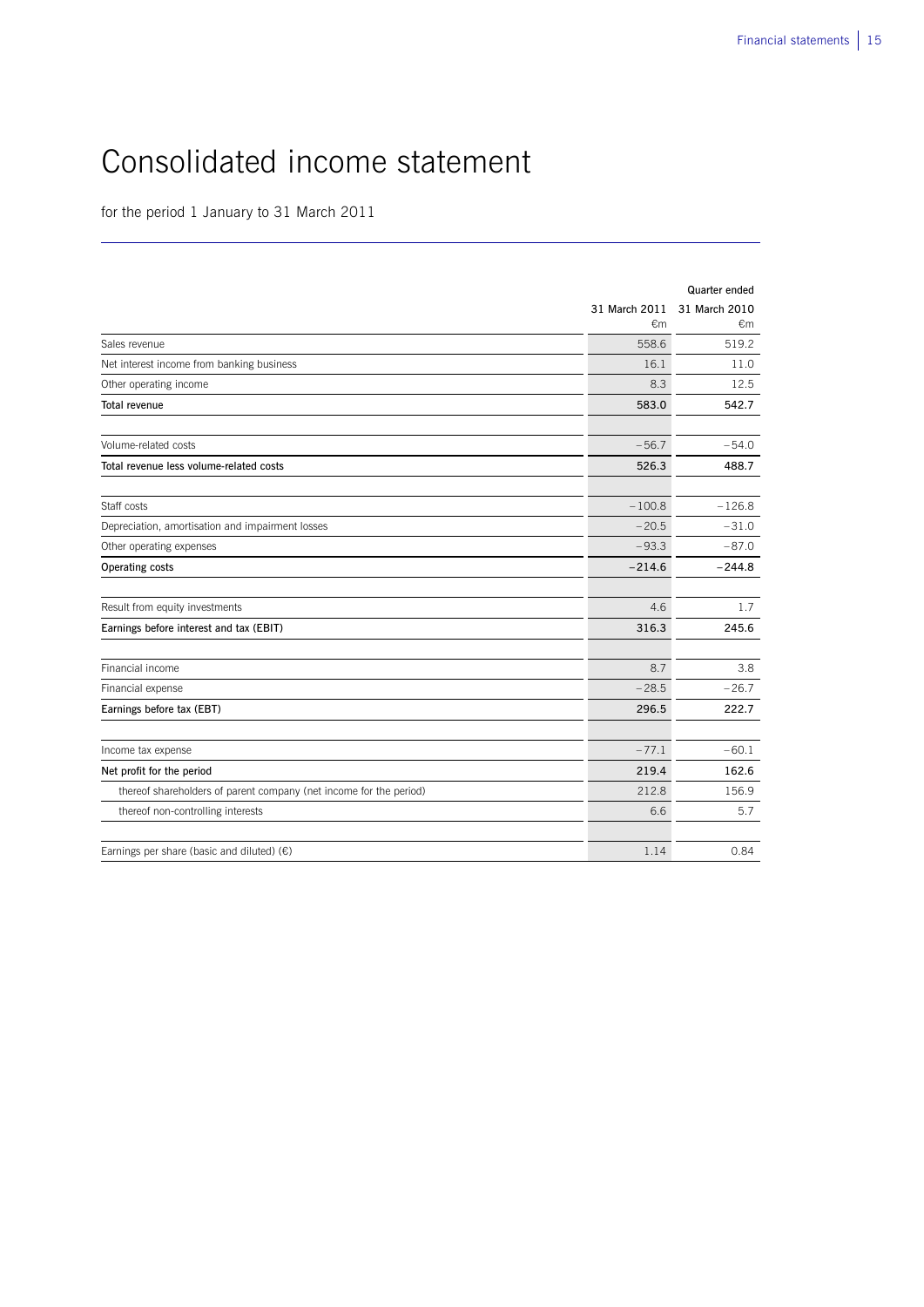## Consolidated statement of comprehensive income

for the period 1 January to 31 March 2011

|                                                                     |                     | Quarter ended       |
|---------------------------------------------------------------------|---------------------|---------------------|
|                                                                     | 31 March 2011<br>€m | 31 March 2010<br>€m |
| Net profit for the period reported in consolidated income statement | 219.4               | 162.6               |
|                                                                     |                     |                     |
| Exchange rate differences <sup>1)</sup>                             | $-66.0$             | 91.8                |
| Remeasurement of cash flow hedges                                   | 3.1                 | $-2.1$              |
| Remeasurement of other financial instruments                        | $-1.6$              | 3.8                 |
| Deferred taxes                                                      | 27.0                | $-30.9$             |
| Other comprehensive (expense)/income                                | $-37.5$             | 62.6                |
|                                                                     |                     |                     |
| Total comprehensive income                                          | 181.9               | 225.2               |
| thereof shareholders of parent company                              | 187.8               | 202.3               |
| thereof non-controlling interests                                   | $-5.9$              | 22.9                |

 $\overline{a}$ 

1) Exchange rate differences include €–6.0 million (2010: €5.6 million) that was taken directly to accumulated profit as part of the result from equity investments.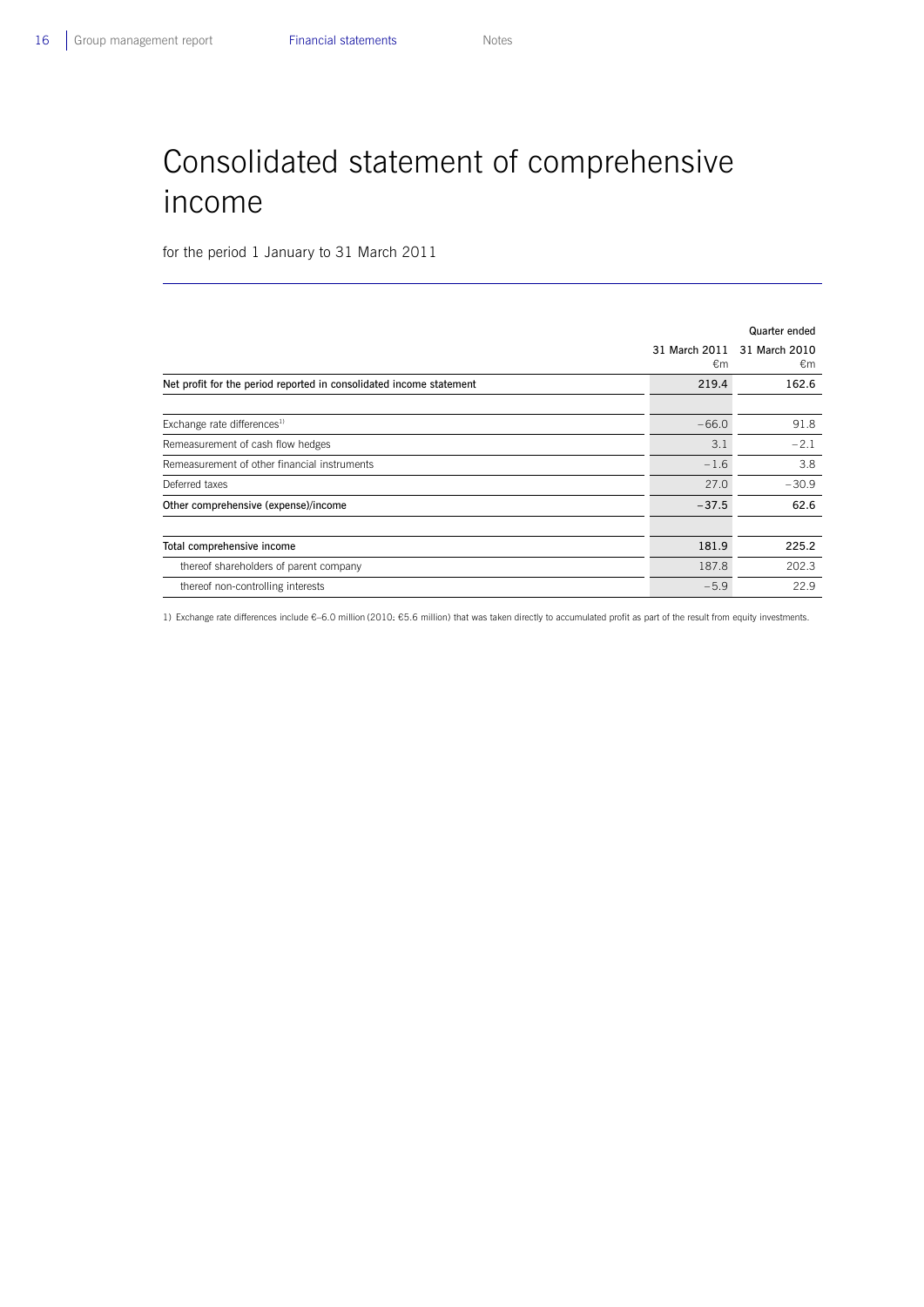## Consolidated balance sheet

as at 31 March 2011

|                                                          | 31 March 2011<br>€m | €m        | 31 Dec. 2010 31 March 2010<br>€m |
|----------------------------------------------------------|---------------------|-----------|----------------------------------|
| <b>ASSETS</b>                                            |                     |           |                                  |
| Noncurrent assets                                        |                     |           |                                  |
| Intangible assets                                        | 3,010.1             | 3,089.9   | 3,551.7                          |
| Property, plant and equipment                            | 134.0               | 138.2     | 114.8                            |
| Financial assets                                         | 1,577.7             | 1,806.0   | 1,925.1                          |
| Other noncurrent assets                                  | 36.6                | 35.4      | 7.7                              |
|                                                          | 4,758.4             | 5,069.5   | 5,599.3                          |
| <b>Current assets</b>                                    |                     |           |                                  |
| Financial instruments of Eurex Clearing AG               | 151,885.6           | 128,823.7 | 143,008.2                        |
| Current receivables and securities from banking business | 8,131.5             | 7,585.3   | 8,699.6                          |
| Other receivables and other assets <sup>1)</sup>         | 461.1               | 389.1     | 447.5                            |
| Restricted bank balances                                 | 5,930.1             | 6,185.8   | 3,895.0                          |
| Other cash and bank balances                             | 881.4               | 797.1     | 669.4                            |
|                                                          | 167,289.7           | 143,781.0 | 156,719.7                        |
| Total assets                                             | 172,048.1           | 148,850.5 | 162,319.0                        |
|                                                          |                     |           |                                  |
| EQUITY AND LIABILITIES                                   |                     |           |                                  |
| Equity                                                   |                     |           |                                  |
| Shareholders' equity                                     | 3,142.0             | 2,951.4   | 3,071.8                          |
| Non-controlling interests                                | 452.0               | 458.9     | 496.0                            |
| <b>Total equity</b>                                      | 3,594.0             | 3,410.3   | 3,567.8                          |
| <b>Noncurrent liabilities</b>                            |                     |           |                                  |
| Provisions for pensions and other employee benefits      | 29.0                | 21.3      | 35.4                             |
| Other noncurrent provisions                              | 88.1                | 86.6      | 66.6                             |
| Deferred tax liabilities                                 | 262.1               | 297.7     | 498.9                            |
| Interest-bearing liabilities                             | 1,431.8             | 1,455.2   | 1,538.9                          |
| Other noncurrent liabilities                             | 8.2                 | 9.6       | 27.2                             |
|                                                          | 1,819.2             | 1,870.4   | 2,167.0                          |
| <b>Current liabilities</b>                               |                     |           |                                  |
| Tax provisions                                           | 229.6               | 345.0     | 350.1                            |
| Other current provisions                                 | 97.8                | 134.8     | 100.9                            |
| Financial instruments of Eurex Clearing AG               | 151,885.6           | 128,823.7 | 143,008.2                        |
| Liabilities from banking business                        | 9,166.8             | 7,822.0   | 8,888.3                          |
| Cash deposits by market participants                     | 4,855.3             | 6,064.2   | 3,882.5                          |
| Other current liabilities                                | 399.8               | 380.1     | 354.2                            |
|                                                          | 166,634.9           | 143,569.8 | 156,584.2                        |
| <b>Total liabilities</b>                                 | 168,454.1           | 145,440.2 | 158,751.2                        |
| Total equity and liabilities                             | 172,048.1           | 148,850.5 | 162,319.0                        |

 $\overline{a}$ 

1) Thereof €14.1 million (31 December 2010: €14.1 million and 31 March 2010: €14.8 million) with a remaining maturity of more than one year from corporation tax credits in accordance with section 37 (5) of the Körperschaftsteuergesetz (KStG, the German Corporation Tax Act)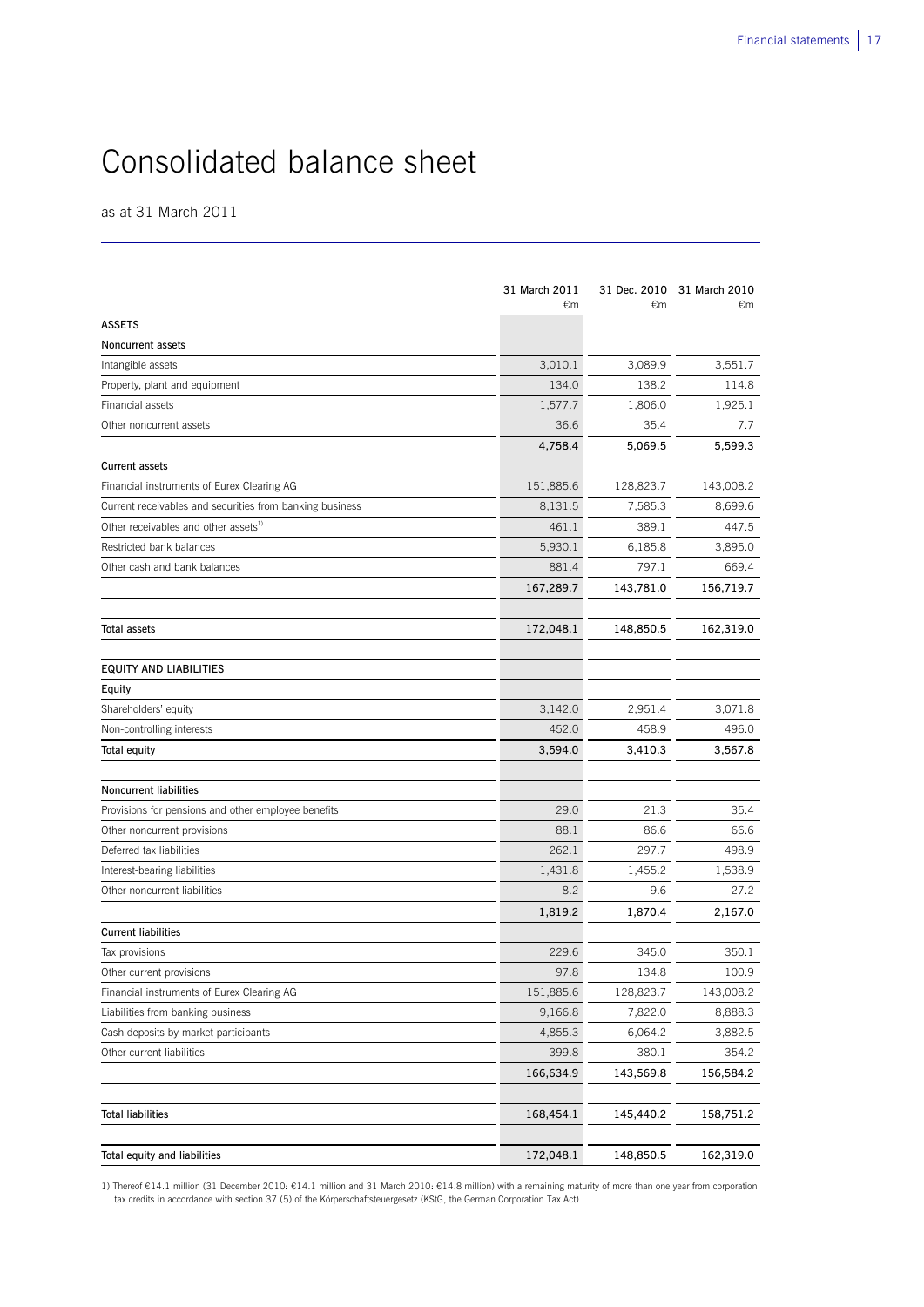$\overline{a}$ 

## Consolidated cash flow statement

for the period 1 January to 31 March 2011

|                                                                                                                                          |                | Quarter ended |
|------------------------------------------------------------------------------------------------------------------------------------------|----------------|---------------|
|                                                                                                                                          | 31 March 2011  | 31 March 2010 |
|                                                                                                                                          | €m             | €m            |
| Net profit for the period                                                                                                                | 219.4          | 162.6         |
| Depreciation, amortisation and impairment losses                                                                                         | 20.5           | 31.0          |
| Increase/(decrease) in noncurrent provisions                                                                                             | 9.6            | $-9.0$        |
| Deferred tax expense                                                                                                                     | 2.3            | 3.2           |
| Other non-cash expense                                                                                                                   | 2.7            | $-4.8$        |
| Changes in working capital, net of non-cash items:                                                                                       |                |               |
| (Increase)/decrease in receivables and other assets                                                                                      | $-75.4$        | 3.6           |
| (Decrease)/increase in current liabilities                                                                                               | $-104.9$       | 111.4         |
| (Decrease)/increase in noncurrent liabilities                                                                                            | $-5.9$         | 2.0           |
| Net loss on disposal of noncurrent assets                                                                                                | $\mathbf 0$    | 0.7           |
| Cash flows from operating activities                                                                                                     | 68.3           | 300.7         |
|                                                                                                                                          |                |               |
| Payments to acquire intangible assets and property, plant and equipment                                                                  | $-19.9$        | $-38.0$       |
| Payments to acquire noncurrent financial instruments                                                                                     | $-23.9$        | $-576.2$      |
| Payments to acquire subsidiaries, net of cash acquired                                                                                   | $-2.8$         | $0.1^{11}$    |
| Payments to acquire investments in associates                                                                                            | $\Omega$       | $-2.5$        |
| Net decrease in current receivables, securities and liabilities from banking business<br>with an original term greater than three months | 601.4          | 415.9         |
| Proceeds from disposals of available-for-sale noncurrent financial instruments                                                           | 463.4          | 282.4         |
| Cash flows from investing activities                                                                                                     | 1,018.2        | 81.7          |
|                                                                                                                                          |                |               |
| Repayment of short-term financing                                                                                                        | $\overline{O}$ | $-100.0$      |
| Finance lease payments                                                                                                                   | $\Omega$       | $-0.1$        |
| Cash flows from financing activities                                                                                                     | $\Omega$       | $-100.1$      |
|                                                                                                                                          |                |               |
| Net change in cash and cash equivalents                                                                                                  | 1,086.5        | 282.3         |
| Effect of exchange rate differences <sup>2)</sup>                                                                                        | $-10.1$        | 1.1           |
| Cash and cash equivalents as at beginning of period <sup>3)</sup>                                                                        | $-445.5$       | $-285.4$      |
| Cash and cash equivalents as at end of period <sup>3)</sup>                                                                              | 630.9          | $-2.0$        |
|                                                                                                                                          |                |               |
| Interest income and other similar income <sup>4)</sup>                                                                                   | 7.7            | 3.3           |
| Dividends received from investments in associates and other equity investments <sup>4)</sup>                                             | 0.2            | 0.2           |
| Interest paid <sup>4)</sup>                                                                                                              | $-3.7$         | $-1.6$        |
| Income tax paid                                                                                                                          | $-191.7$       | $-17.0$       |

1) Cash totalling €0.5 million was acquired in the course of the purchase of Tradegate Exchange GmbH for a purchase price of €0.4 million.

2) Primarily includes the exchange rate differences arising on translation of the ISE subgroup 3) Excluding cash deposits by market participants

4) Interest and dividend payments are allocated to cashflows from operating activities.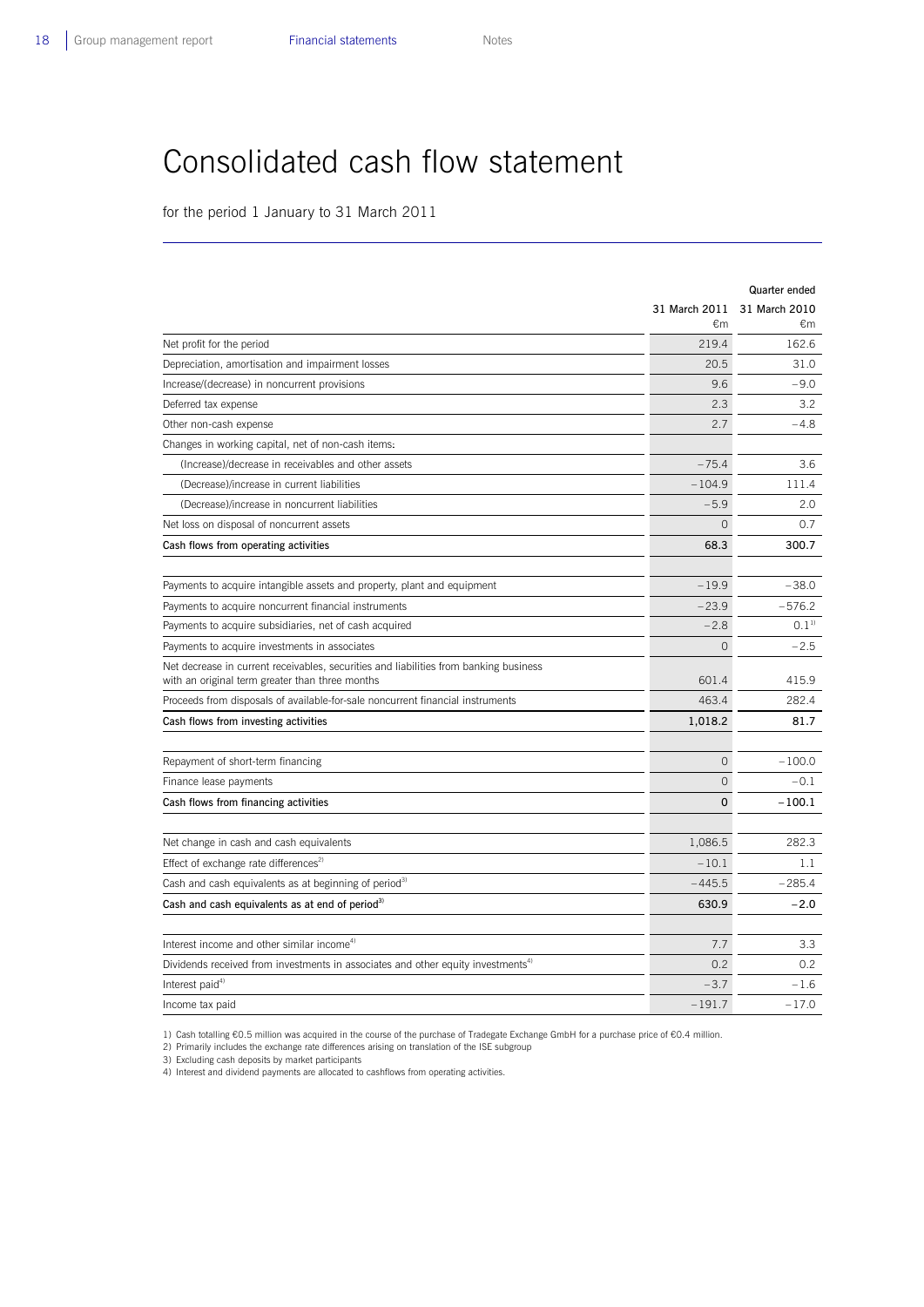# Consolidated statement of changes in equity

for the period 1 January to 31 March 2011

L

|                                                                   |                     |                                             |                            | thereof included in total<br>comprehensive income |
|-------------------------------------------------------------------|---------------------|---------------------------------------------|----------------------------|---------------------------------------------------|
|                                                                   | 31 March 2011<br>€m | <b>Quarter ended</b><br>31 March 2010<br>€m | ז ר<br>31 March 2011<br>€m | <b>Quarter ended</b><br>31 March 2010<br>€m       |
| Subscribed capital                                                |                     |                                             |                            |                                                   |
| Balance as at 1 January                                           | 195.0               | 195.0                                       |                            |                                                   |
| Balance as at 31 March                                            | 195.0               | 195.0                                       |                            |                                                   |
| Share premium                                                     |                     |                                             |                            |                                                   |
| Balance as at 1 January                                           | 1,247.0             | 1,247.0                                     |                            |                                                   |
| Balance as at 31 March                                            | 1,247.0             | 1,247.0                                     |                            |                                                   |
| <b>Treasury shares</b>                                            |                     |                                             |                            |                                                   |
| Balance as at 1 January                                           | $-586.5$            | $-587.8$                                    |                            |                                                   |
| Sales within the Group Share Plan                                 | 6.5                 | 1.3                                         |                            |                                                   |
| Balance as at 31 March                                            | $-580.0$            | $-586.5$                                    |                            |                                                   |
| <b>Revaluation surplus</b>                                        |                     |                                             |                            |                                                   |
| Balance as at 1 January                                           | 124.9               | 125.2                                       |                            |                                                   |
| Remeasurement of other financial instruments                      | $-1.6$              | 3.8                                         | $-1.6$                     | 3.8                                               |
| Remeasurement of cash flow hedges                                 | 3.1                 | $-2.1$                                      | 3.1                        | $-2.1$                                            |
| Increase in share-based payments                                  | $-2.7$              | $-2.5$                                      | $\overline{0}$             | $\circ$                                           |
| Deferred taxes on remeasurement of financial instruments          | $-0.3$              | $-0.2$                                      | $-0.3$                     | $-0.2$                                            |
| Balance as at 31 March                                            | 123.4               | 124.2                                       |                            |                                                   |
| Accumulated profit                                                |                     |                                             |                            |                                                   |
| Balance as at 1 January                                           | 1,971.0             | 1,886.8                                     |                            |                                                   |
| Net income for the period                                         | 212.8               | 156.9                                       | 212.8                      | 156.9                                             |
| Exchange rate differences and other adjustments                   | $-54.5$             | 79.1                                        | $-53.5$                    | 74.6                                              |
| Deferred taxes                                                    | 27.3                | $-30.7$                                     | 27.3                       | $-30.7$                                           |
| Balance as at 31 March                                            | 2,156.6             | 2,092.1                                     |                            |                                                   |
| Shareholders' equity as at 31 March                               | 3,142.0             | 3,071.8                                     | 187.8                      | 202.3                                             |
| Non-controlling interests                                         |                     |                                             |                            |                                                   |
| Balance as at 1 January                                           | 458.9               | 472.6                                       |                            |                                                   |
| Changes due to capital increases/(decreases)                      | $-0.5$              | 0.1                                         |                            |                                                   |
| Changes due to share in net income of subsidiaries for the period | 6.6                 | 5.7                                         | 6.6                        | 5.7                                               |
| Exchange rate differences and other adjustments                   | $-13.0$             | 17.6                                        | $-12.5$                    | 17.2                                              |
| Total non-controlling interests as at 31 March                    | 452.0               | 496.0                                       | $-5.9$                     | 22.9                                              |
| Total as at 31 March                                              | 3,594.0             | 3,567.8                                     | 181.9                      | 225.2                                             |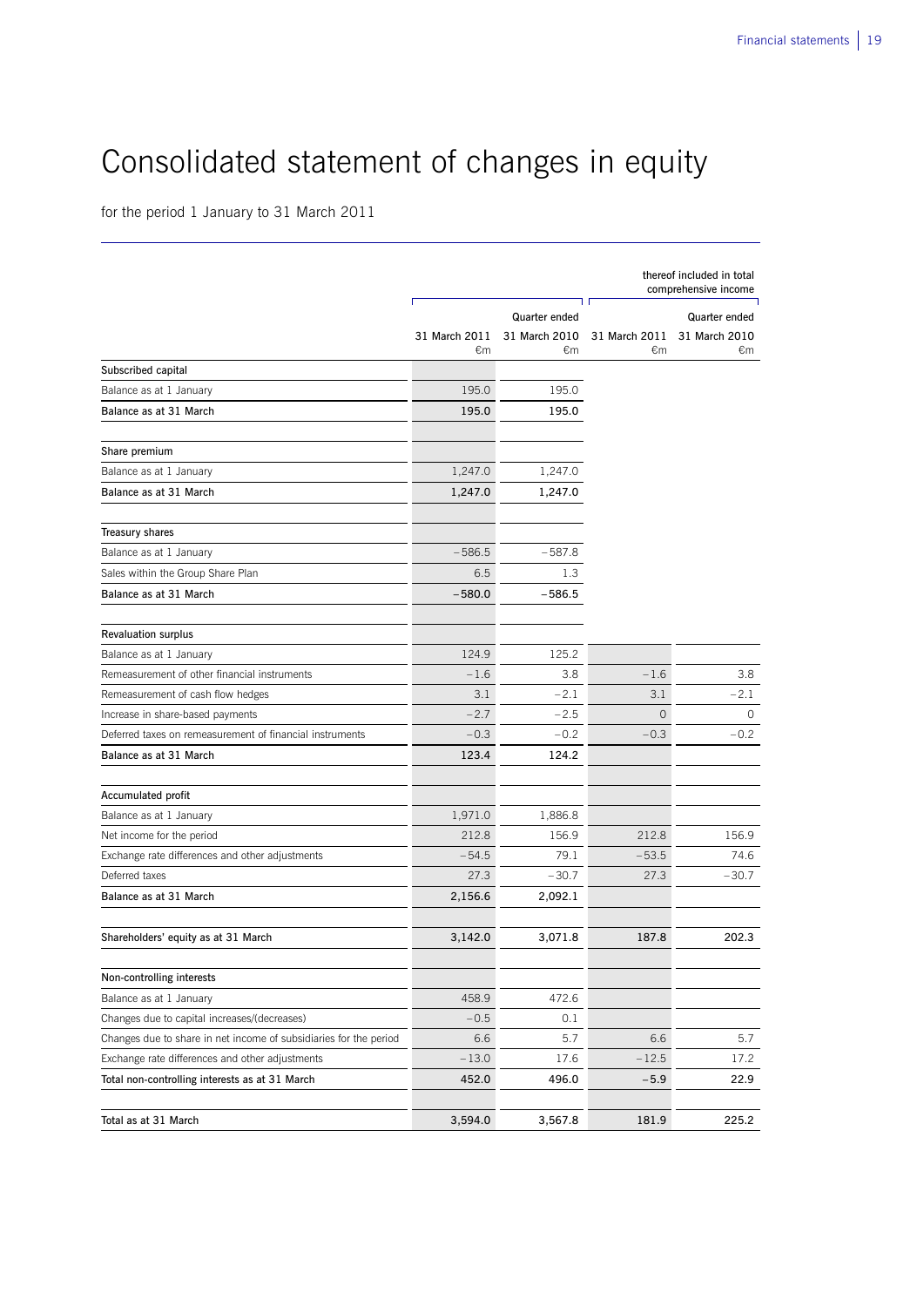## Notes to the interim financial statements

## 1. Accounting policies

The interim financial statements have been prepared in compliance with the International Financial Reporting Standards (IFRSs) and the related interpretations issued by the International Accounting Standards Board (IASB), as adopted by the European Union in accordance with Regulation No. 1606/2002 of the European Parliament and of the Council on the application of International Accounting Standards.

As at 31 March 2011, there were no effective standards or interpretations not yet adopted by the European Union impacting the interim financial statements. Accordingly, the financial statements also comply with the IFRSs as issued by the IASB. The significant accounting policies applied by the Company to the consolidated financial statements for the year ended 31 December 2010 were also applied to the interim financial statements.

In addition to the standards and interpretations applied as of 31 December 2010, the following standards and interpretations were applied for the first time:

- Revised IAS 24 "Related Party Disclosures"
- Amendments to IAS 32 "Classification of Rights Issues"
- Amendments to IFRIC 14 "Repayments of a Minumum Funding Requirement"
- Changes resulting from the "Annual Improvements Project"

The application of these standards and interpretations did not have any material or any impact on Deutsche Börse Group's financial reporting.

In addition, IAS 34 ("Interim Financial Reporting") was applied.

In accordance with the provisions of Wertpapierhandelsgesetz (WpHG, German Securities Trading Act), these interim financial statements are supplemented by a Group interim management report.

## 2. Group structure

On 31 January 2011, Infobolsa S.A., Madrid, Spain, acquired an interest of 62 percent in Open Finance S.L., Valencia, Spain, for a purchase price of  $63.5$  million. The company has been fully included in the consolidated financial statements since 31 January 2011. Goodwill amounting to €3.1 million results from the transaction.

On 23 December 2010, Eurex Zürich AG and Landesbank Baden-Württemberg (LBBW) reached an agreement regarding the acquisition of the shares in European Energy Exchange AG (EEX) previously held by LBBW through Eurex Zürich AG. After the closing of the tender process set out in the consortium agreement, 31 out of 40 EEX shareholders had waived a pro rata acquisition. The purchase price paid by Eurex Zürich AG on 12 April 2011 amounted to €64.9 million. The interest of Eurex Zürich AG in EEX rose from 35.23 percent to 56.14 percent. As Deutsche Börse Group does not hold the majority in EEX's supervisory board, the Group has no control. Thus, the company will continue to be accounted for as associate in Deutsche Börse Group's consolidated financial statements.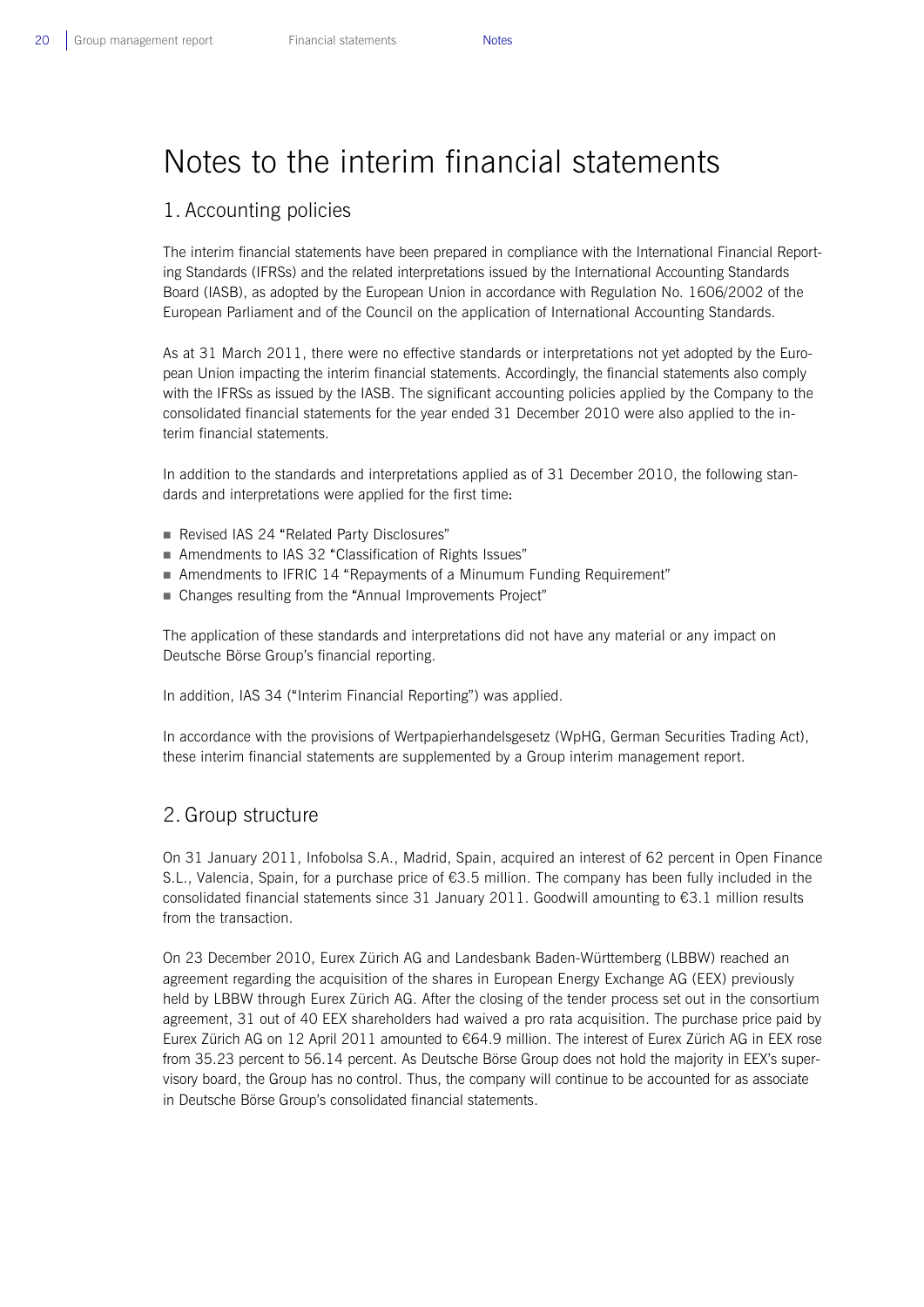## 3. Seasonal influences

The Group's revenues are influenced more by the volatility and the transaction volume on the capital markets than by seasonal factors. Owing to a concentration of costs for projects only coming to completion in the fourth quarter, costs in the fourth quarter tend to be higher than in the first three quarters of the business year.

## 4. Total assets

The increase in consolidated total assets by €23.1 billion to €172.0 billion as at 31 March 2011 (31 December 2010: €148.9 billion) depends to a significant extent on financial instruments of Eurex Clearing AG. Receivables and liabilities from banking business remained almost unchanged. This contrasts with the slight decline in cash deposits by market participants and restricted bank balances. The level of these items can vary widely on a daily basis according to customers' needs and actions.

 $\overline{a}$ 

 $\overline{a}$ 

## 5. Segment reporting

## Composition of sales revenue by segment

|                              |               | Quarter ended |
|------------------------------|---------------|---------------|
|                              | 31 March 2011 | 31 March 2010 |
|                              | €m            | €m            |
| External sales revenue       |               |               |
| Xetra                        | 73.0          | 65.0          |
| Eurex                        | 230.0         | 213.8         |
| Clearstream                  | 198.1         | 187.9         |
| Market Data & Analytics      | 57.5          | 52.5          |
| Total external sales revenue | 558.6         | 519.2         |
| Internal sales revenue       |               |               |
| Clearstream                  | 1.8           | $2.2^{\circ}$ |
| Market Data & Analytics      | 8.6           | 8.2           |
| Total internal sales revenue | 10.4          | 10.4          |

### Net interest income from banking business

|                       |         | Quarter ended                     |
|-----------------------|---------|-----------------------------------|
|                       | €m      | 31 March 2011 31 March 2010<br>€m |
| Gross interest income | 33.9    | 27.8                              |
| Interest expense      | $-17.8$ | $-16.8$                           |
| Total                 | 16.1    | 11.0                              |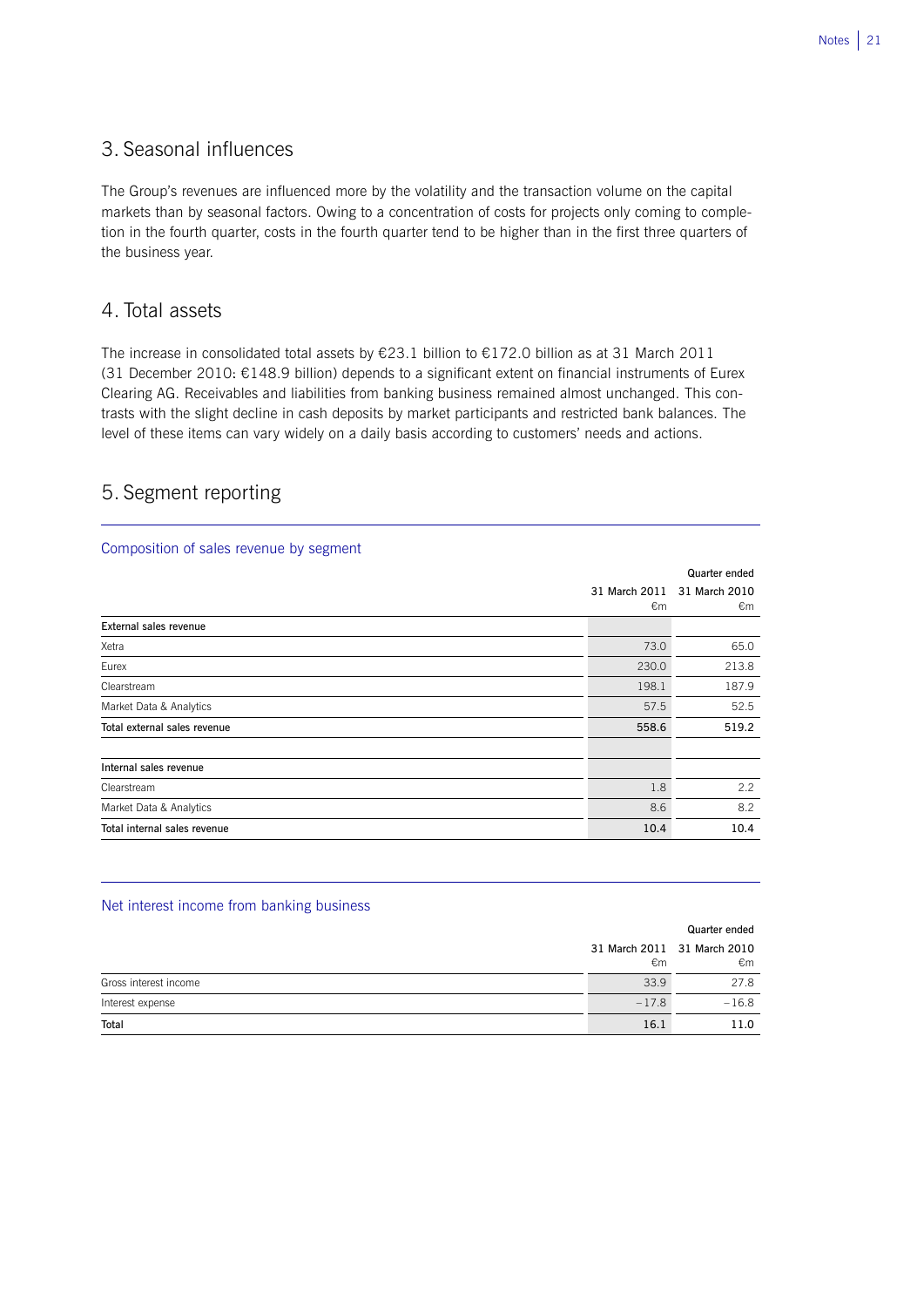$\overline{a}$ 

 $\overline{a}$ 

## Earnings before interest and tax (EBIT)

|                         |       | Quarter ended                     |
|-------------------------|-------|-----------------------------------|
|                         | €m    | 31 March 2011 31 March 2010<br>€m |
| Xetra                   | 38.4  | 26.2                              |
| Eurex                   | 139.7 | 118.8                             |
| Clearstream             | 100.6 | 70.6                              |
| Market Data & Analytics | 37.6  | 30.0                              |
| Total                   | 316.3 | 245.6                             |

### Investment in intangible assets and property, plant and equipment

|                         |      | Quarter ended                     |
|-------------------------|------|-----------------------------------|
|                         | €m   | 31 March 2011 31 March 2010<br>€m |
| Xetra                   | 1.5  | 3.2                               |
| Eurex                   | 9.1  | 25.8                              |
| Clearstream             | 8.5  | 6.8                               |
| Market Data & Analytics | 0.8  | 2.2                               |
| Total                   | 19.9 | 38.0                              |

## 6. Other financial obligations

On 15 February 2011, Deutsche Börse AG and NYSE Euronext signed an agreement on a business combination. The transaction is structured as a combination of NYSE Euronext and Deutsche Börse AG under the newly created Dutch Alpha Beta Netherlands Holding N.V. ("Holding"), which is expected to be listed in Frankfurt, New York and Paris. For NYSE Euronext, this will be implemented by merging NYSE Euronext with a US subsidiary of the new holding company. Each NYSE Euronext share will be exchanged for 0.47 shares of the new holding company. On the Deutsche Börse AG side, the new holding company will launch a public takeover offer under which shareholders of Deutsche Börse AG can tender their shares in exchange for an equal number of newly issued shares of the holding company. The transaction is still subject to the approval of a majority of the shareholders of NYSE Euronext and to a 75 percent acceptance ratio for the takeover bid on the part of Deutsche Börse AG's shareholders. In addition, the relevant antitrust authorities, financial and exchange supervisory authorities and other regulators in the USA and Europe must approve the deal, and additional customary market conditions must be met.

The agreement on the business combination provides that Deutsche Börse AG may have to pay NYSE Euronext the sum of €250.0 million under certain circumstances. This payment obligation presupposes that a takeover bid or an expression of interest in the acquisition of shares or assets of Deutsche Börse AG or one of its subsidiaries to a certain size is announced or otherwise made public by a third party ("alternative bid"), and

(1) the agreement on the business combination with NYSE Euronext is then terminated by NYSE Euronext because the Executive Board or Supervisory Board of Deutsche Börse AG no longer recommend that their shareholders accept the exchange offer due to the alternative bid, or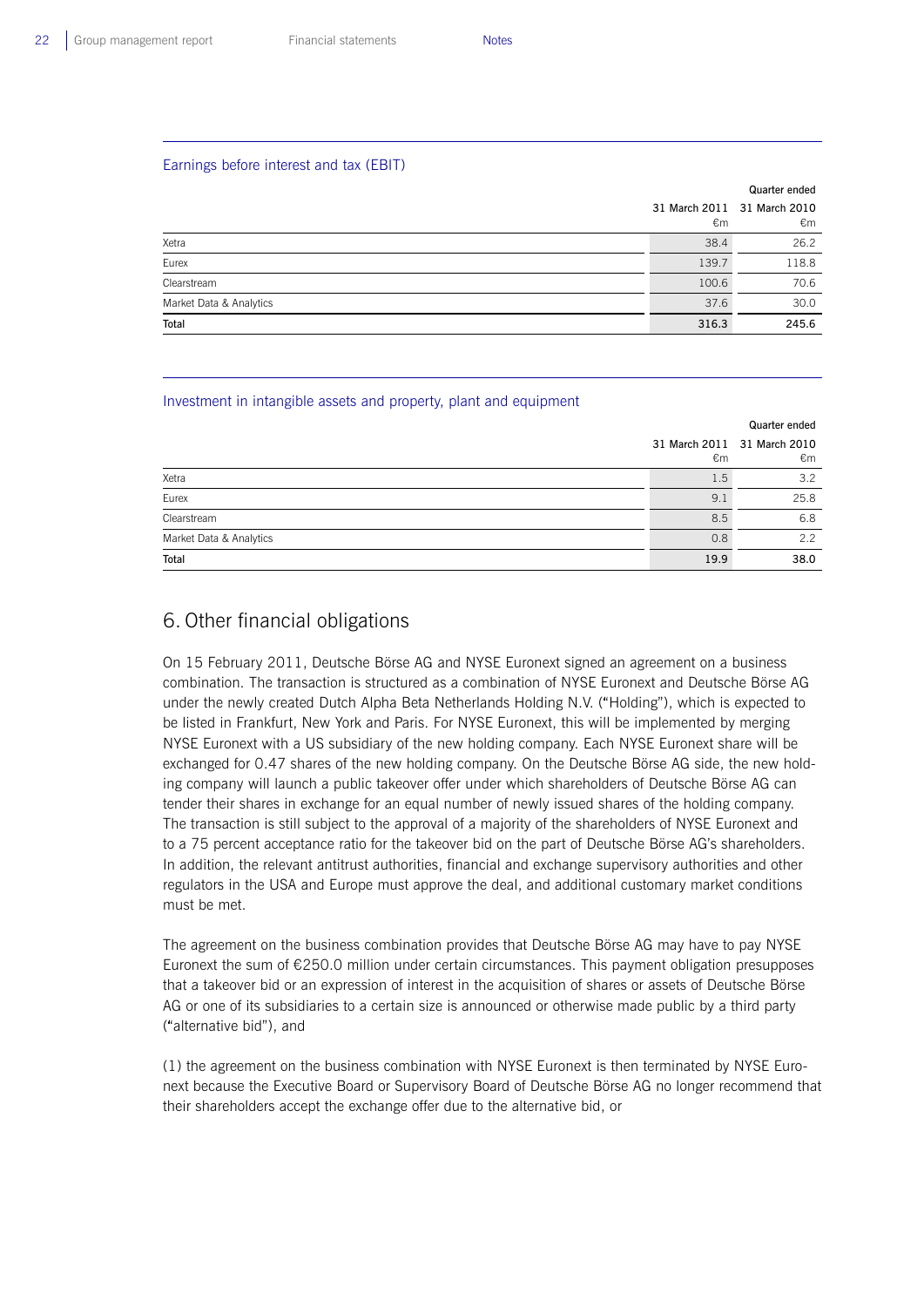(2) the Executive Board or Supervisory Board of Deutsche Börse AG no longer recommend that their shareholders accept the exchange offer due to the alternative bid, the 75 percent acceptance ratio for the exchange offer is not reached, and either party then terminates the agreement on the business combination with NYSE Euronext, or

(3) Deutsche Börse AG or NYSE Euronext terminates the agreement on the business combination with NYSE Euronext because the 75 percent acceptance ratio for the exchange offer was not reached even though the Executive Board or Supervisory Board did not change their recommendation that shareholders should accept the exchange offer, but Deutsche Börse enters into another transaction above a defined size within nine months of such termination.

Furthermore, Deutsche Börse AG has entered into additional contingent commitments in relation to the planned business combination with NYSE Euronext that could lead to payment obligations in the total amount of approximately €41 million when the transaction closes.

### **Litigation concerning the combination**

Following the announcement of the combination on 15 February 2011, several complaints were filed in the Delaware Court of Chancery ("Delaware Court"); the Supreme Court of the State of New York, County of New York ("New York Court"); and the U.S. District Court for the Southern District of New York ("SDNY"), challenging the proposed combination. Four of the actions were filed in the Delaware Court and have been consolidated as "In re NYSE Euronext Shareholders Litigation," Consol. C.A. No. 6220- VCS. Five actions were filed in the New York Court and are being coordinated under a single master file, "NYSE Euronext Shareholder Litigation Master File," Index No. 773,000/11. One action, "Jones v. Niederauer, et al.," C.N. 11-CV-01502, is pending in the SDNY.

All of the complaints raise substantially the same claims. All are purported class actions filed on behalf of all NYSE Euronext public shareholders and variously name as defendants NYSE Euronext, its directors, Pomme Merger Corporation and Holding (certain defendants are not named in all of the actions). Deutsche Börse AG is named as defendant in eight cases. The complaints generally allege that the individual defendants breached their fiduciary duties in connection with their consideration and approval of the proposed combination and that the entity defendants aided and abetted those breaches. The complaints seek, among other relief, injunctive relief against the consummation of the combination, unspecified monetary damages and plaintiffs' costs and attorney's fees.

Predicting the outcome of these lawsuits is difficult. An adverse judgement for monetary damages could have a material adverse effect on the operations of the Holding group following completion of the combination. A preliminary injunction could delay or jeopardise the completion of the combination, and an adverse judgement granting permanent injunctive relief could indefinitely enjoin completion of the combination. The defendants believe that the claims asserted against them in these lawsuits are without merit, and intend to defend themselves vigorously against the claims.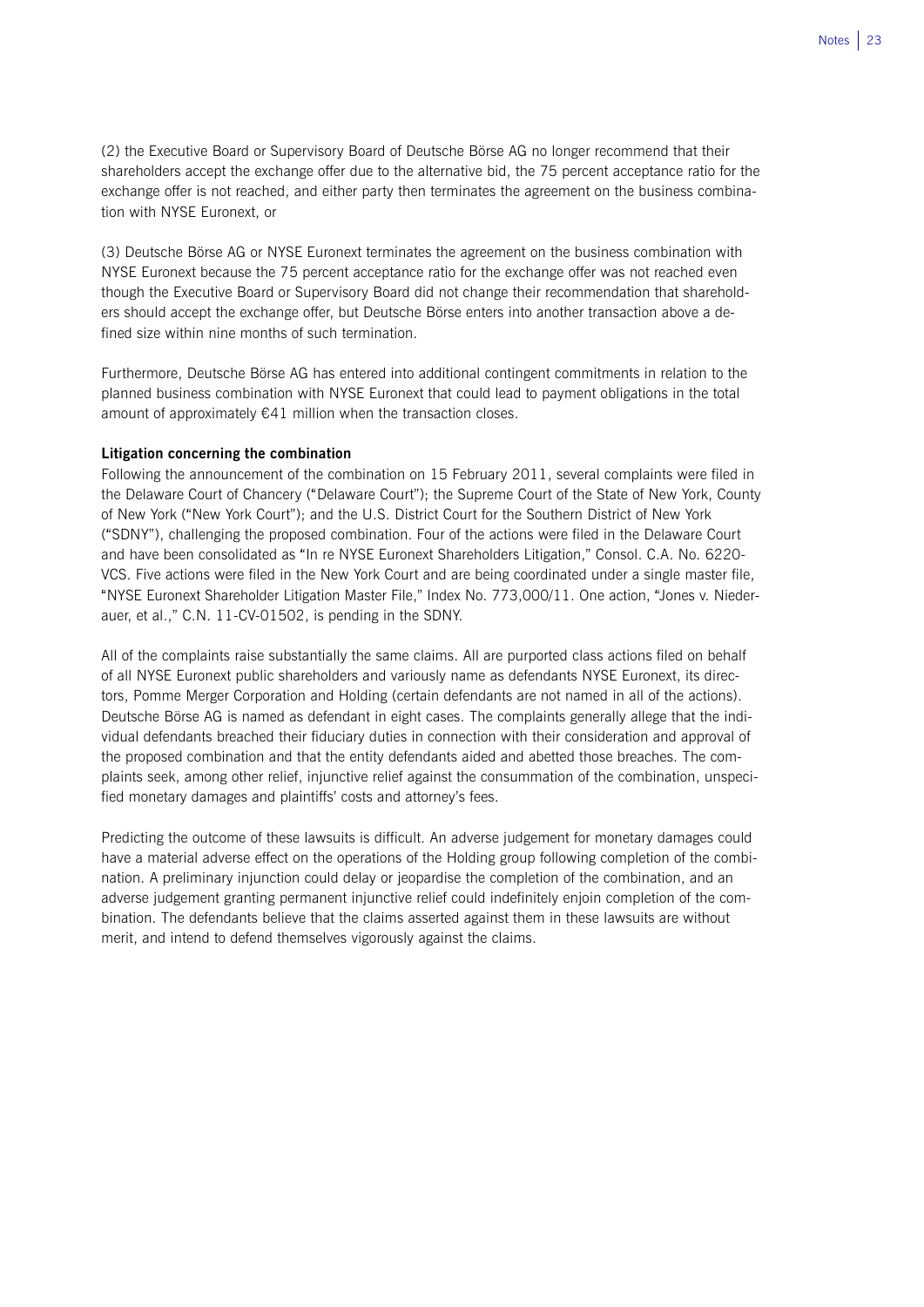## 7. Earnings per share

Under IAS 33, earnings per share are calculated by dividing the net profit for the period attributable to shareholders of the parent company (net income for the period) by the weighted average number of shares outstanding.

Diluted earnings per share are determined by adding the number of potentially dilutive ordinary shares that may be acquired under the Stock Bonus Plan (SBP) or the ISE Group Share Plan to the average number of shares. In order to calculate the number of potentially dilutive ordinary shares, the exercise prices were adjusted to reflect the fair value of the services still to be provided.

The calculation of the number of potentially dilutive ordinary shares for 2010 was adjusted accordingly: in contrast to Q1/2010, the 2008 tranche of SBP shares as well as the 2008 tranche of SBP shares of ISE were no longer classified as potentially dilutive in the first quarter of 2011, because the Company resolved to settle the relevant entitlements in cash. The contractual agreement on the SBP shares for Executive Board members under the 2010 tranche and all subsequent tranches specifies cash settlement. Consequently, the SBP shares for Executive Board members are not included in the number of potentially dilutive shares. When determining diluted earnings per share, all SBP tranches for which cash settlement has not been resolved are assumed to be equity-settled – regardless of the actual accounting in accordance with IFRS 2. The calculation of the number of potentially dilutive ordinary shares for the first quarter of 2010 was adjusted accordingly.

There were the following potentially dilutive rights to purchase shares as at 31 March 2011:

| Tranche    | Exercise price<br>€ | Adjusted<br>exercise price<br>in accordance<br>with IAS 33<br>€ | Average number<br>of outstanding<br>options<br>31 March 2011 | Average price<br>for the period $^{1)}$<br>€. | Number of<br>potentially<br>dilutive ordinary<br>shares<br>31 March 2010 |
|------------|---------------------|-----------------------------------------------------------------|--------------------------------------------------------------|-----------------------------------------------|--------------------------------------------------------------------------|
| $2009^{2}$ | 0                   | 14.05                                                           | 73.731                                                       | 56.43                                         | 55,373                                                                   |
| $2010^{3}$ | 0                   | 32.34                                                           | 127.954                                                      | 56.43                                         | 54,623                                                                   |
| $2011^{3}$ |                     | 44.32                                                           | 66.944                                                       | 56.43                                         | 14,366                                                                   |

## Calculation of the number of potentially dilutive ordinary shares

1) Volume-weighted average price of Deutsche Börse AG shares on Xetra for the period 1 January to 31 March 2011

2) This relates to rights to GSP shares under the ISE Group Share Plan. The options on SBP shares of the 2009 tranche (175,276 options) are not dilutive

as at 31 March 2011.

 $\overline{a}$ 

3) This relates to rights to shares under the Share Bones Plan for senior executives.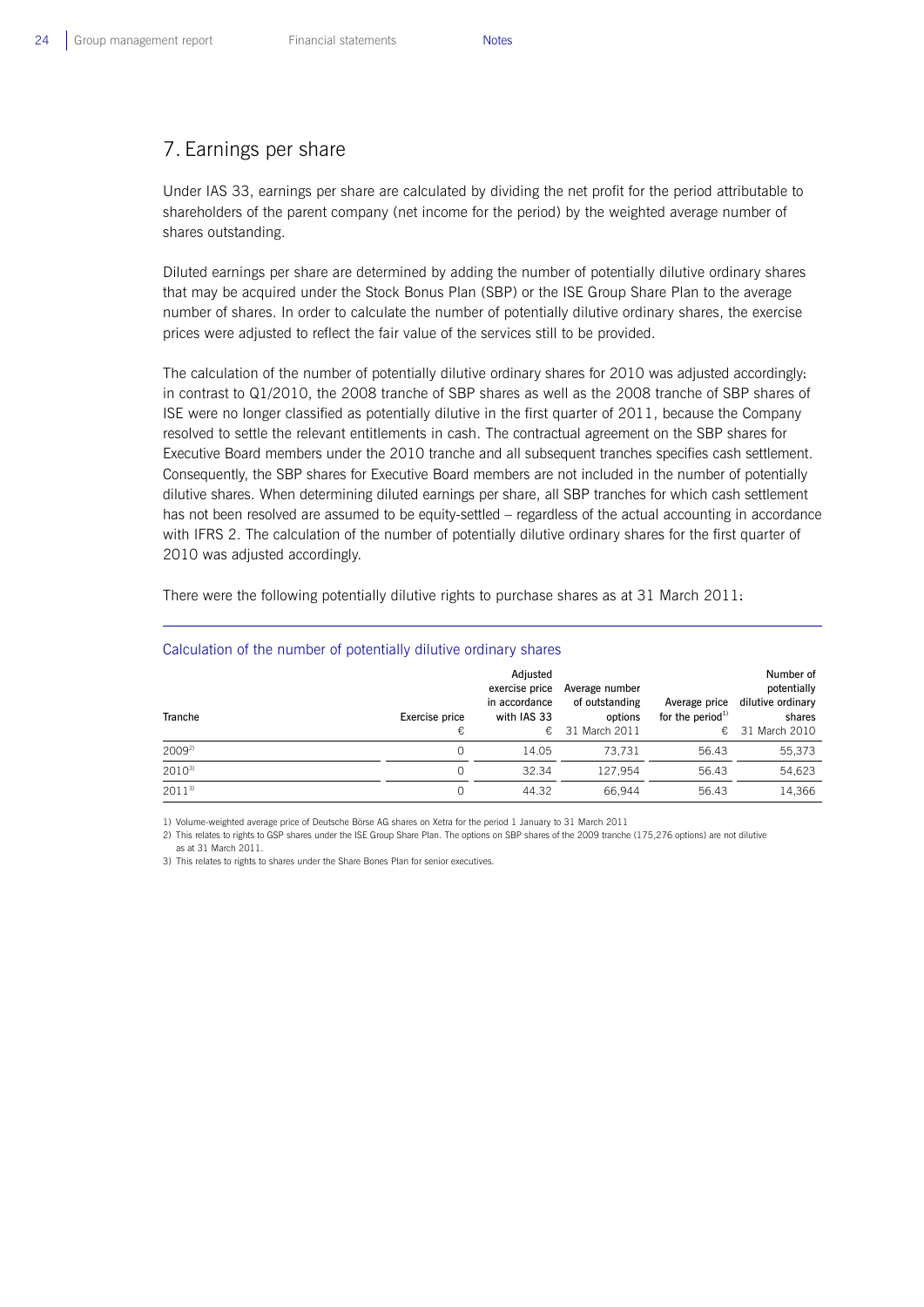As the volume-weighted average share price was higher than the adjusted exercise prices for the 2009 to 2011 tranches, these options are considered dilutive under IAS 33.

 $\overline{a}$ 

## Calculation of earnings per share (basic and diluted)

|                                                                              |               | Quarter ended<br>31 March 2011 31 March 2010 <sup>1)</sup> |
|------------------------------------------------------------------------------|---------------|------------------------------------------------------------|
| Number of shares outstanding as at beginning of period                       | 185,942,801   | 185,922,690                                                |
| Number of shares outstanding as at 31 March                                  | 186,043,003   | 185.943.021                                                |
| Weighted average number of shares outstanding                                | 186,008,489   | 185,922,916                                                |
| Number of potentially dilutive ordinary shares                               | 124,362       | 229.528                                                    |
| Weighted average number of shares used to compute diluted earnings per share | 186, 132, 851 | 186.152.444                                                |
| Net income for the period $(\epsilon m)$                                     | 212.8         | 156.9                                                      |
| Earnings per share (basic and diluted) $(\epsilon)$                          | 1.14          | 0.84                                                       |

1) The number of dilutive ordinary shares was adjusted accordingly in order to enhance comparability with disclosures for the reporting period. In the first quarter of 2010, diluted earnings per share remained unaffected by this adjustment.

## 8. Material transactions with related parties

#### Material transactions with associates

 $\overline{a}$ 

|                                                                                                                                                                      | Amount of the transactions |                               | <b>Outstanding balances</b>   |                     |  |
|----------------------------------------------------------------------------------------------------------------------------------------------------------------------|----------------------------|-------------------------------|-------------------------------|---------------------|--|
|                                                                                                                                                                      |                            | Quarter ended                 |                               | Quarter ended       |  |
|                                                                                                                                                                      | 31 March 2011<br>€m        | 31 March 2010<br>$\epsilon$ m | 31 March 2011<br>$\epsilon$ m | 31 March 2010<br>€m |  |
| Loans from Scoach Holding S.A. to Deutsche Börse AG<br>as part of cash pooling                                                                                       | $\Omega$                   | $\Omega$                      | $-3.4$                        | $-9.4$              |  |
| Services of Deutsche Börse AG for Scoach Europa AG                                                                                                                   | 1.3                        | 1.6                           | 2.7                           | 3.5                 |  |
| Loans from Deutsche Börse AG to Indexium AG                                                                                                                          | $\Omega$                   | $\Omega$                      | 1.0                           | $\Omega$            |  |
| Operation of trading and clearing software by Deutsche Börse AG<br>(as at 31 March 2010 Deutsche Börse Systems AG) for European<br>Energy Exchange AG and affiliates | 2.2                        | 2.4                           | 2.2                           | 1.3                 |  |
| IT services and infrastructure by International Securities<br>Exchange, LLC for Direct Edge Holdings, LLC                                                            | $\Omega$                   | 0.7                           | 0.3                           | 1.7                 |  |
| Development and operation of the Link Up Converter system<br>by Clearstream Services S.A. for Link Up Capital Markets, S.L.                                          | 0.5                        | 0.5                           | 0.4                           | 1.0                 |  |
| Money market placements of European Commodity Clearing AG<br>with Clearstream Banking S.A. and the interest paid thereon <sup>1)</sup>                               | $\Omega$                   | $-0.1$                        | $\Omega$                      | $-199.6$            |  |
| Other balances with associates                                                                                                                                       |                            |                               | $-0.6$                        | $\Omega$            |  |
| Total                                                                                                                                                                |                            |                               | 2.6                           | $-201.5$            |  |

1) The European Commodity Clearing AG is a subsidiary of European Energy Exchange AG, which is classified as an associate.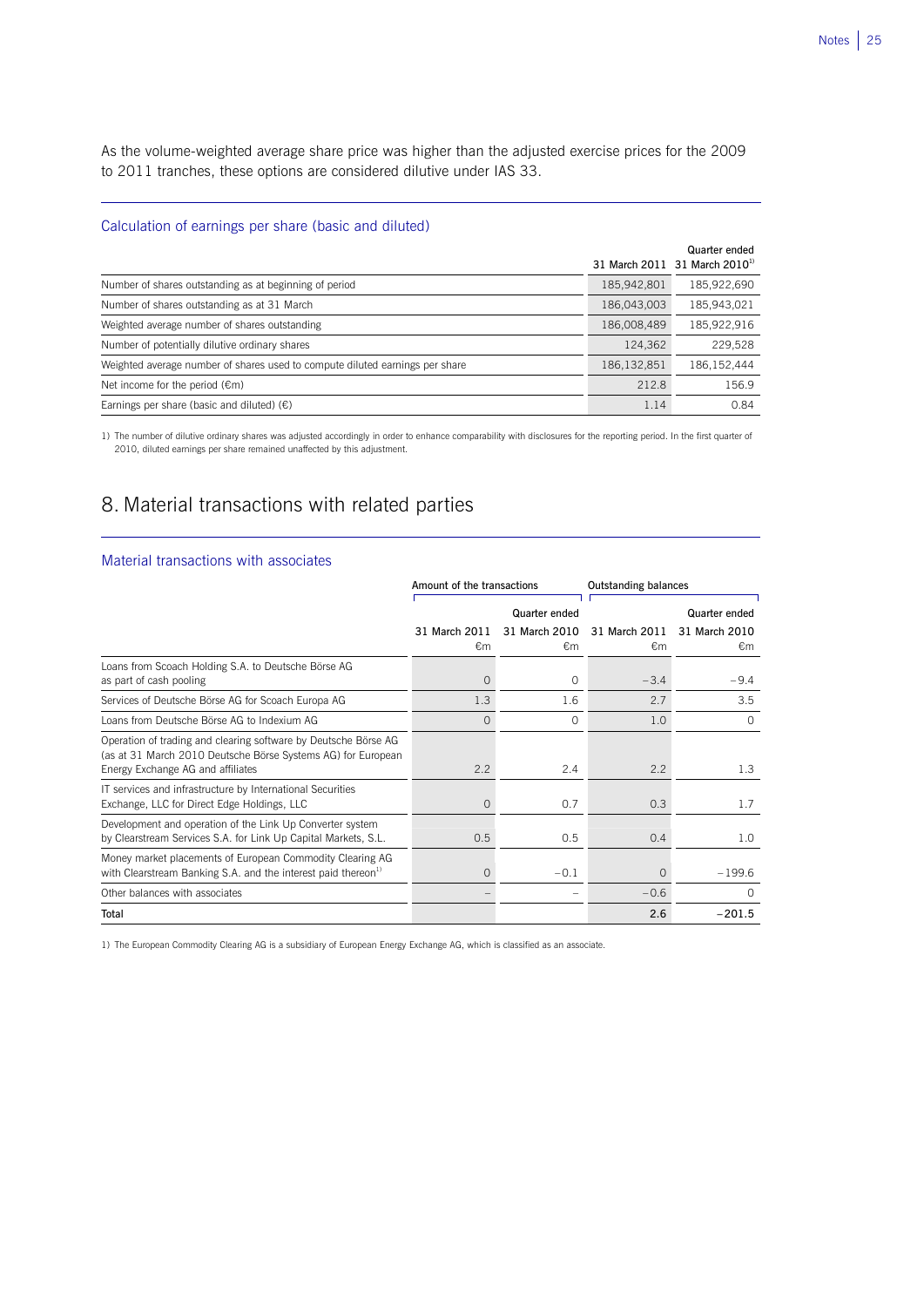L

#### Material transactions with other related parties

|                                                                                                                                                                  | Amount of the transactions |                     | <b>Outstanding balances</b> |                               |
|------------------------------------------------------------------------------------------------------------------------------------------------------------------|----------------------------|---------------------|-----------------------------|-------------------------------|
|                                                                                                                                                                  |                            | Quarter ended       |                             | Quarter ended                 |
|                                                                                                                                                                  | 31 March 2011              | 31 March 2010<br>€m | 31 March 2011               | 31 March 2010<br>$\epsilon$ m |
| Office and administrative services by Eurex Zürich AG<br>for SIX Swiss Exchange AG                                                                               | 7.0                        | 7.0                 | 4.7                         | 4.4                           |
| Loans from SIX Group AG provided to STOXX Ltd. as part of<br>the acquisition and interest charges thereon                                                        | $-0.1$                     | $-0.1$              | $-11.2$                     | $-15.3$                       |
| Office and administrative services by SIX Group AG for STOXX Ltd.                                                                                                | $-1.2$                     | $-0.7$              | $-1.2$                      | $-0.7$                        |
| Office and administrative services by SIX Swiss Exchange AG<br>for Furex Zürich AG                                                                               | $-2.0$                     | $-1.8$              | $-1.0$                      | $-0.8$                        |
| Operation and development of Eurex software by Deutsche Börse<br>AG (as at 31 March 2010 Deutsche Börse Systems AG) for SIX<br>Swiss Exchange AG                 | 4.1                        | 4.4                 | 2.9                         | 2.5                           |
| Office and administrative services by SIX Swiss Exchange AG<br>for Furex Frankfurt AG                                                                            | $-1.0$                     | $-0.9$              | $-0.3$                      | $\Omega$                      |
| Transfer of revenue from Eurex fees by Eurex Zürich AG<br>to SIX Swiss Exchange AG                                                                               | n.a.                       | n.a.                | $-16.8$                     | $-14.9$                       |
| Operation and development of Xontro by Deutsche Börse AG<br>(as at 31 March 2010 Deutsche Börse Systems AG)<br>for BrainTrade Gesellschaft für Börsensysteme mbH | 3.9                        | 4.4                 | 1.6                         | 1.7                           |
| Operation of the floor trading system by BrainTrade Gesellschaft<br>für Börsensysteme mbH for Deutsche Börse AG                                                  | 1.6                        | $-2.1$              | $-0.9$                      | $-0.9$                        |
| Other balances with other investors                                                                                                                              |                            |                     | 0.1                         | 0.1                           |
| Total                                                                                                                                                            |                            |                     | $-22.1$                     | $-23.9$                       |

### **Transactions with key management personnel**

Key management personnel are persons who directly or indirectly have authority and responsibility for planning, directing and controlling the activities of Deutsche Börse Group. The Group defines the members of the Executive Board and the Supervisory Board as key management personnel for the purposes of IAS 24.

As part of the proposed transaction between Deutsche Börse Group and NYSE Euronext, Deutsche Börse AG has entered into contracts for the provision of advisory services with Deutsche Bank AG, Frankfurt/Main, Mayer Brown LLP, Washington, and J.P. Morgan Securities Inc., New York. In the period under review, three members of the Supervisory Board of Deutsche Börse AG also held key management positions in these companies. In the first quarter of 2011, Deutsche Börse Group paid Deutsche Bank AG a total of €0.2 million for advisory services in connection with this transaction.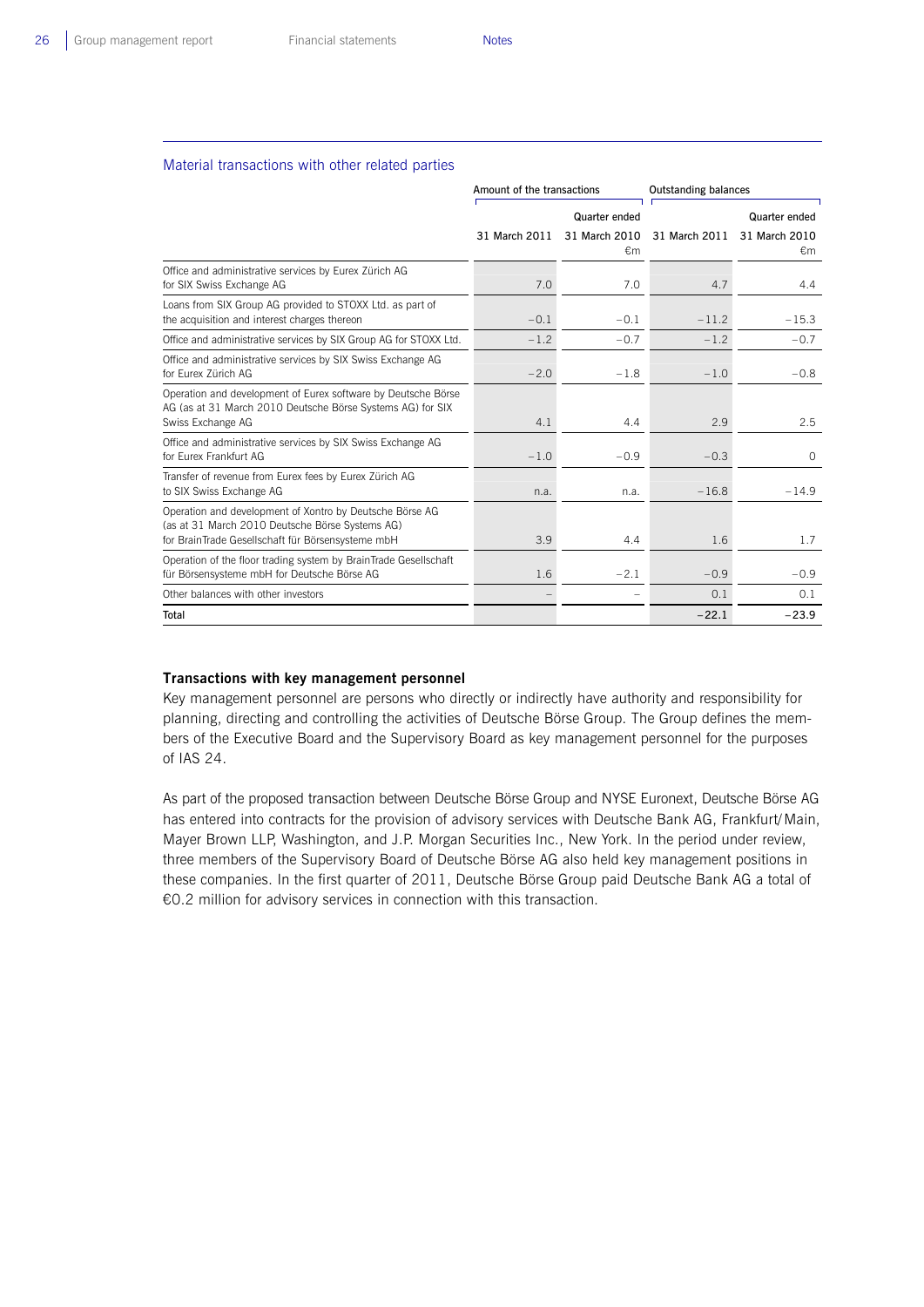## 9. Employees

## Employees

|                                               |       | Quarter ended               |
|-----------------------------------------------|-------|-----------------------------|
|                                               |       | 31 March 2011 31 March 2010 |
| Average number of employees during the period | 3.481 | 3.589                       |
| Employed as at the balance sheet date         | 3.507 | 3.588                       |

There was an average of 3,234.5 full-time equivalent (FTE) employees during the first quarter of 2011 (Q1/2010: 3,377).

Frankfurt/Main, 28 April 2011 Deutsche Börse AG The Executive Board

Reto Francion

Reto Francioni

Andreas Preuss

 $\overline{a}$ 

Frank Gerstenschläger

le DCC 6.

Michael Kuhn

**Gregor Pottmeyer** 

Jeffy Tessler

Jeffrey Tessler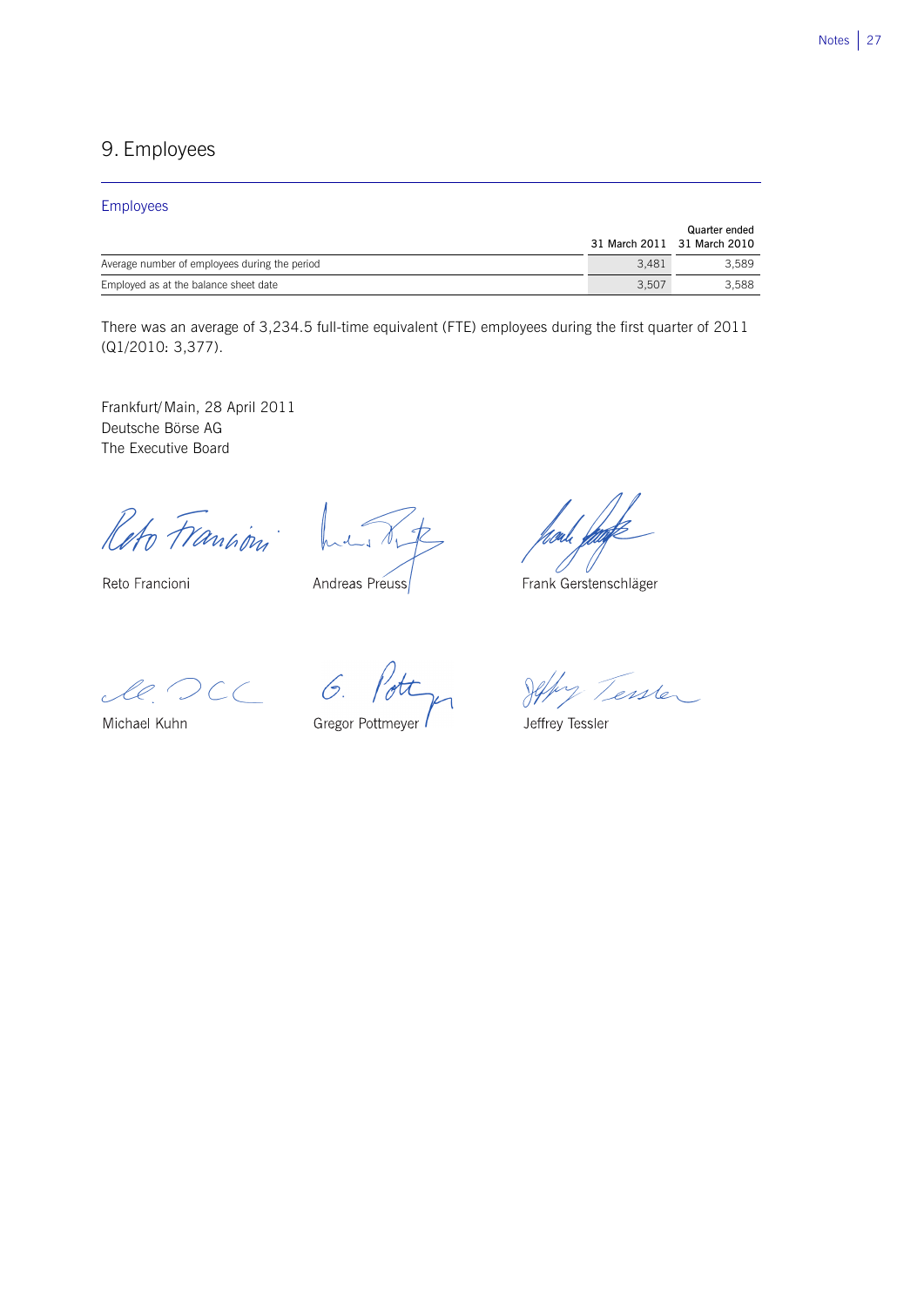## **Contact**

Investor Relations Phone +49-(0) 69-2 11-1 16 70 Fax  $+49-(0)$  69-2 11-1 46 08 E-mail ir@deutsche-boerse.com www.deutsche-boerse.com/ir\_e

## **Publications service**

The annual report 2010 may be obtained from the publications service of Deutsche Börse Group:

Phone +49-(0) 69-2 11-1 15 10 Fax +49-(0) 69-2 11-1 15 11

Downloads at www.deutsche-boerse.com

Reproduction – in whole or in part – only with the written permission of the publisher

## **Registered trademarks**

AlphaFlash®, DAX®, Eurex®, Eurex Bonds®, GC Pooling®, TRICE®, Xetra®, Xetra-Gold® and XTF® are registered trademarks of Deutsche Börse AG.

EURO STOXX 50® and STOXX® are registered trademarks of STOXX Ltd.

CFF® and Vestima® are registered trademarks of Clearstream International S.A.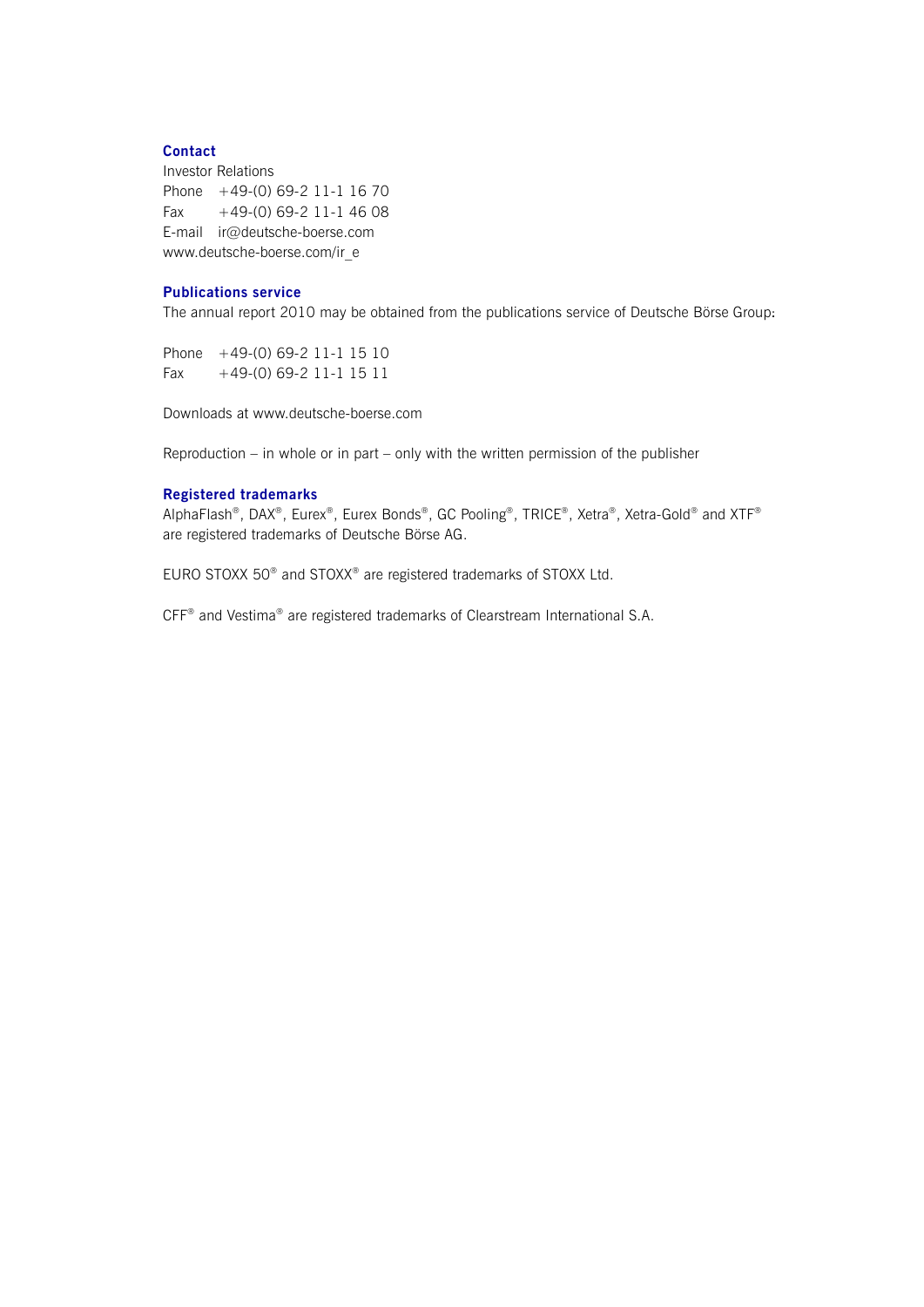#### **Legal notice**

**Additional information and where to find it**  In connection with the proposed business combination transaction, Alpha Beta Netherlands Holding N.V. (the "Holding") filed a Registration Statement on Form F-4 with the U.S. Securities and Exchange Commission ("SEC") that includes (1) a proxy statement of NYSE Euronext that also constitutes a prospectus for Holding and (2) an offering prospectus of the Holding to be used in connection with the Holding's offer to acquire Deutsche Börse AG shares held by US holders. The Holding mailed the offering prospectus to Deutsche Börse AG shareholders in the United States in connection with its offer to acquire all of the outstanding shares of Deutsche Börse AG and filed an offer document with Bundesanstalt für Finanzdienstleistungsaufsicht ("BaFin", German Federal Financial Supervisory Authority) that has been published at the beginning of the acceptance period.

Investors and security holders are urged to read the proxy statement/prospectus and the offer document regarding the proposed business combination transaction because they contain important information.

You may obtain a free copy of the proxy statement/prospectus and other related documents filed by NYSE Euronext and Deutsche Börse AG with the SEC on the SEC's website at www.sec.gov. The proxy statement/prospectus and other documents relating thereto may also be obtained for free by accessing NYSE Euronext's website at www.nyse.com and Deutsche Börse AG's website at www.deutsche-boerse.com. The offer document is available at the Holding's website at www.globalexchangeoperator.com.

This document is neither an offer to purchase nor a solicitation of an offer to sell shares of Holding, Deutsche Börse AG or NYSE Euronext. The final terms and further provisions regarding the public offer are disclosed in the offer document and in documents that have been or will be filed with the SEC. Holding reserves the right to deviate in the final terms of the public offer from the basic information described herein. Investors and holders of NYSE Euronext shares and Deutsche Börse AG shares are strongly encouraged to read the offer document and all documents in connection with the public offer as soon as they are published, since they contain important information. No offering of securities shall be made except by means of a prospectus meeting the requirements of section 10 of the U.S. Securities Act of 1933. as amended, and applicable European regulations. Subject to certain exceptions to be approved by the relevant regulators or certain facts to be ascertained, the public offer will not be made directly or indirectly, in or into any jurisdiction where to do so would constitute a violation of the laws of such jurisdiction, or by use of the mails or by any means or instrumentality (including without limitation, facsimile transmission, telephone and the Internet) of interstate or foreign commerce, or any facility of a national securities exchange, of any such jurisdiction.

This announcement and related materials do not constitute in France an offer for ordinary shares in Holding. The relevant final terms of the proposed business combination transaction will be disclosed in the information documents reviewed by the competent European market authorities.

#### **Participants in the solicitation**  NYSE Euronext, Deutsche Börse AG, Holding and their respective directors and executive officers and other members of management and employees may be deemed to be participants in the solicitation of proxies from NYSE Euronext stockholders in respect of the proposed business combination transaction.

Additional information regarding the interests of such potential participants are included in the proxy statement/prospectus, the offer document and the other relevant documents filed with the SEC.

#### **Forward-looking statements**

This document includes forward-looking statements about NYSE Euronext, Deutsche Börse AG, the Holding, the enlarged group and other persons, which may include statements about the proposed business combination, the likelihood that such transaction could be consummated, the effects of any transaction on the businesses of NYSE Euronext or Deutsche Börse AG, and other statements that are not historical facts. By their nature, forward-looking statements involve risks and uncertainties because they relate to events and depend on circumstances that may or may not occur in the future. Forward-looking statements are not guarantees of future performance and actual results of operations, financial condition and liquidity, and the development of the industries in which NYSE Euronext and Deutsche Börse AG operate may differ materially from those made in or suggested by the forwardlooking statements contained in this document. Any forward-looking statements speak only as at the date of this document. Except as required by applicable law, none of NYSE Euronext, Deutsche Börse AG or Holding undertakes any obligation to update or revise publicly any forward-looking statement, whether as a result of new information. future events or otherwise.